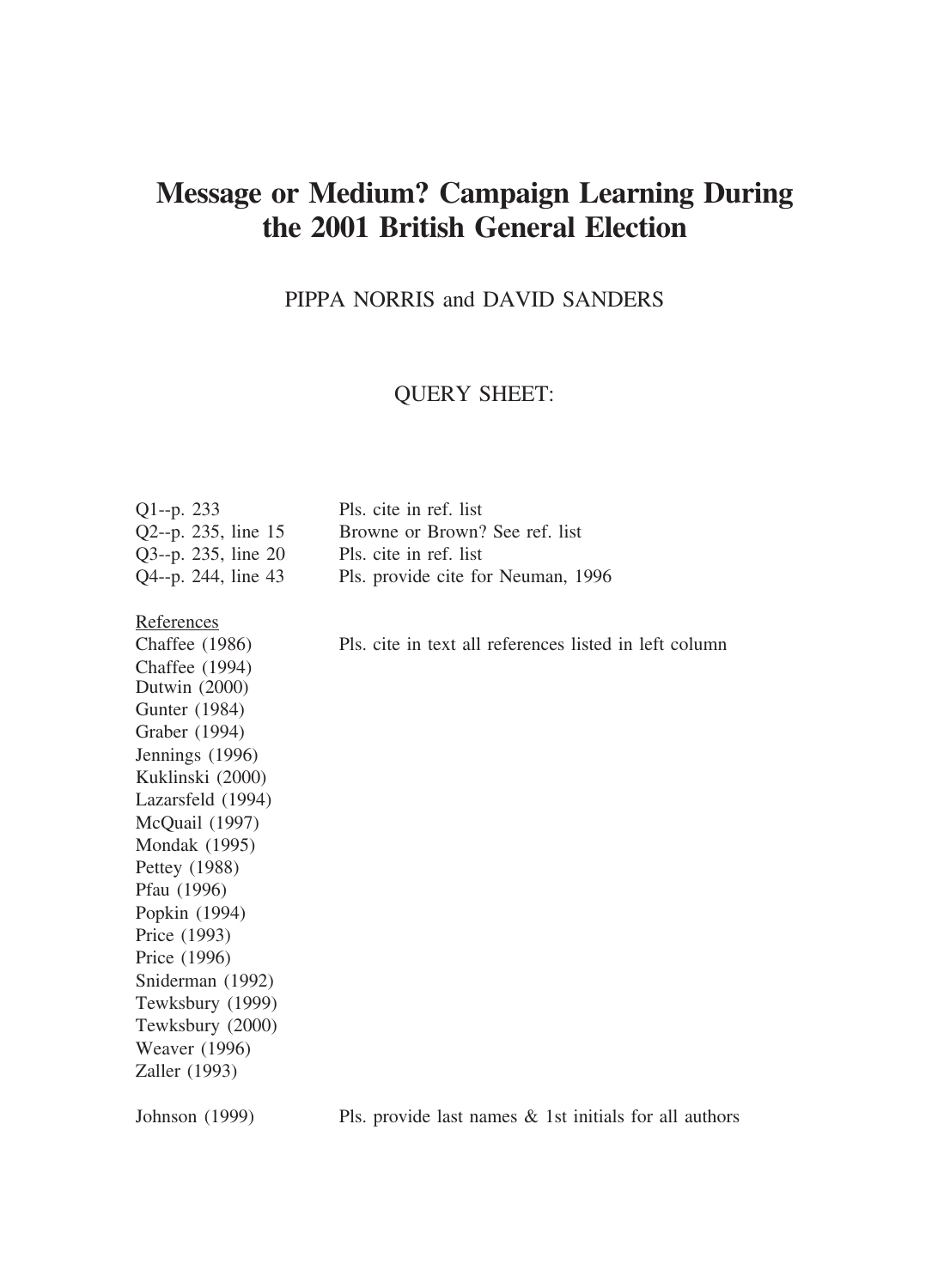

# **Message or Medium? Campaign Learning During the 2001 British General Election**

# PIPPA NORRIS and DAVID SANDERS

*A central claim for the value of democratic elections is their potential for civic education. This study is designed to understand how and under what conditions people learn about public affairs from different sources of campaign information. There has long been debate in the literature about whether the medium matters, in particular whether print media are more effective than audiovisual channels for informing the public about policy issues. Questions also surround which information sources are most effective in closing the "knowledge gap" by reaching the "knownothings." Does the medium matter and, if so, for whom? To examine these issues, Part 1 of this article briefly reviews the previous literature and outlines the theory framing our expectations. Part 2 explains the experimental research design. Part 3* summarizes the results. We conclude that what matters are not the structural fea*tures of textual versus audiovisual modes of transmission, but rather the type of journalism and the contents of the campaign news typically carried by different information sources in each society. The message,* not *the medium, matters.*

**Keywords** election campaigns, political communication, political knowledge

The first element of good government, therefore, being the virtue and intelligence of the human beings composing the community, the most important point of excellence which any form of government can possess is to promote the virtue and intelligence of the people themselves. (J. S. Mill, *Representative Government*)

 $O<sub>1</sub>$ 

Ever since John Stuart Mill, a long tradition of liberal democratic theory has emphasized the educative benefits of citizen participation. Studies in cognitive psychology, communication studies, public opinion, and political behavior have explored how citizens learn about public affairs from the news media and parties. But how and under what conditions do different sources of campaign information influence political learning? This issue has attracted continued debate in the literature. Some American studies suggest that the structural characteristics of the print media make newspapers more effective

Pippa Norris is the McGuire Lecturer in Comparative Politics at Harvard University. David Sanders is Professor of Government at Essex University.

Address correspondence to Pippa Norris, John F. Kennedy School of Government, Harvard University, Cambridge, MA 02138, USA (www.pippanorris.com) or David Sanders, Department of Government, Essex University, Colchester, Essex, C04 3SQ, United Kingdom (www.essex.uk/ bes). E-mail: Pippa\_Norris@Harvard.edu or Sanders@essex.ac.uk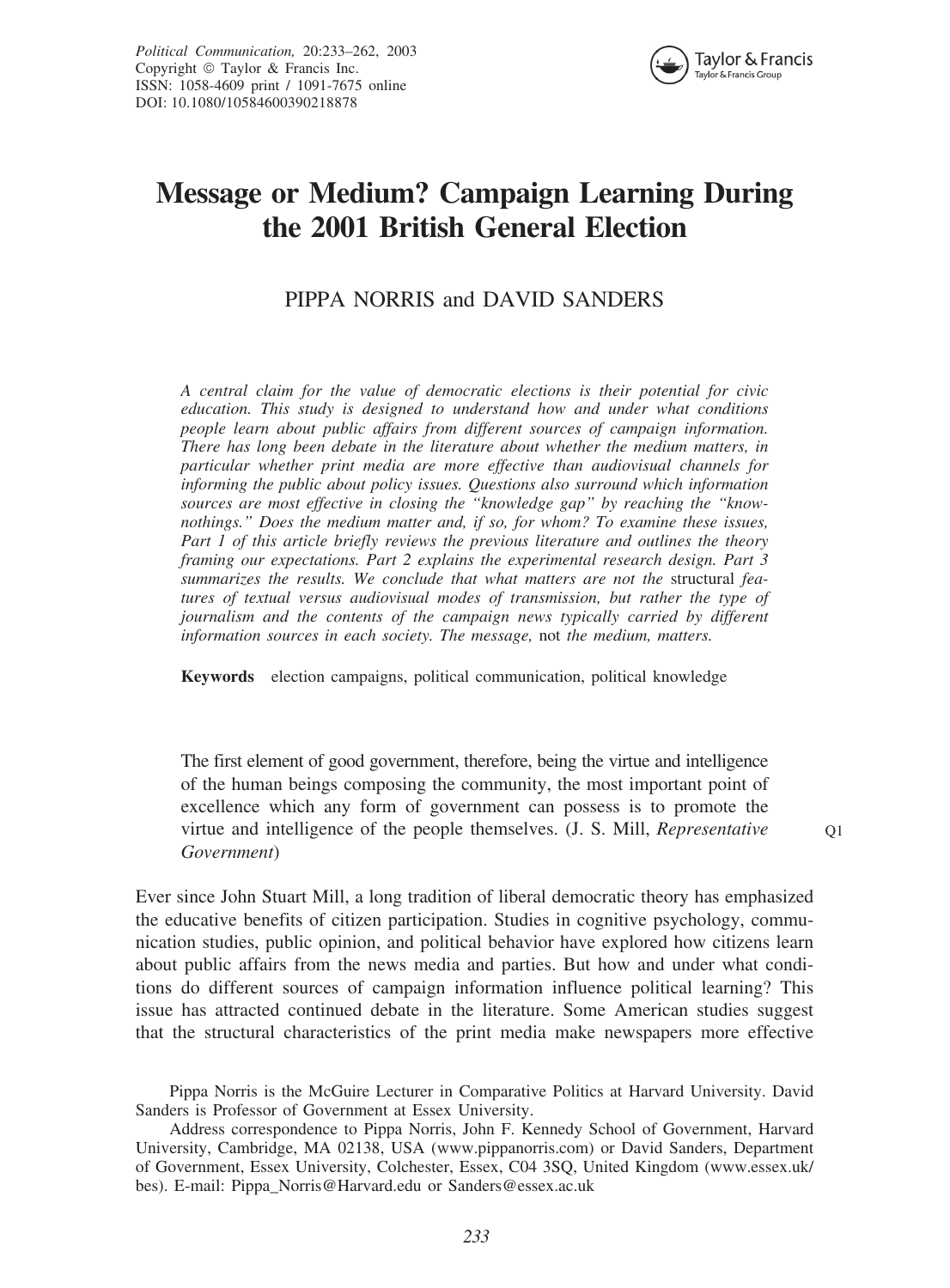**1 5 10** than audiovisual media for campaign learning, especially for acquiring detailed information about political issues, party policies, and the government's record (cf. Robinson, 1976; Robinson & Levy, 1986). Yet, others have challenged the "print superiority" hypothesis, reporting that people learn as much about politics from television news, or even more, because of its capacity to generate greater psychological involvement through the use of dramatic visuals and attention-grabbing formats (Neuman, Just, & Crigler, 1992; Graber, 2001). There is also continued controversy about how the type of media interacts with the type of voter, and in particular whether textual or audiovisual channels are more effective in narrowing the "knowledge gap" for the chronic "know-nothings" (Bennett, 1988; Eveland & Scheufele, 2000).

**15 20** Does the medium matter and, if so, for whom? To address these issues, this study adopted an experimental design as the most feasible method of measuring the effects of campaign learning. Replicating the previous study in 1997 (Sanders & Norris, 1998, Norris et al., 1999), this project used a large cross section of the public selected by quota sampling to be broadly representative of the Greater London electorate, involving over 900 participants under different conditions. This article reports the results of the learning experiments conducted with 389 participants and a control group of 91 participants in the midst of the June 2001 British general election campaign. A rolling callback procedure after the election monitored the persistence of any effects. This design allows us to draw causal inferences that have application well beyond the particular population included in our experiments.

**25 30 35 40** Part 1 of this article reviews the debates in the literature and outlines the theoretical premises framing our expectations. Part 2 provides details of the experimental research design. Part 3 summarizes the results. The study concludes that, first, there was significant campaign learning. In the midst of the campaign, prior to the experiments, British voters displayed widespread ignorance about party policies on some of the key issues in the campaign, but after relatively brief exposure to sources of campaign information people became more aware of prospective party policies and, to a lesser extent, the government's retrospective record. Second, people learned at least as much from watching television news, and also surfing party websites, as from reading newspapers, throwing substantial doubt on the "print superiority" hypothesis. Third, the strength of the learning effects differed among voters, with the greatest gains among the "know-nothings" who were least aware of party policies prior to the experiments. The final discussion suggests reasons why British television news proves more effective than broadsheet newspapers for campaign policy learning. If the contrasts between the findings in Britain and the United States are not purely an artifact of differences in research design and measurement, we argue that they can be explained by structural features of the public service broadcasting tradition in Britain compared with the commercial ethos of network TV in the United States. We conclude that what matters is less the *structural* features of textual versus audiovisual technologies per se, but rather the typical contents of campaign coverage provided by alternative information sources, which studies often confound with the mode of transmission.

# **Theoretical Framework**

**49** How do the sources of information influence what the public learns about the campaign? Heated debate about whether the media matters was sparked by Marshall McLuhan (1964). An extensive literature in communication studies, cognitive social psychology, and voting behavior has examined learning effects from different channels of communi-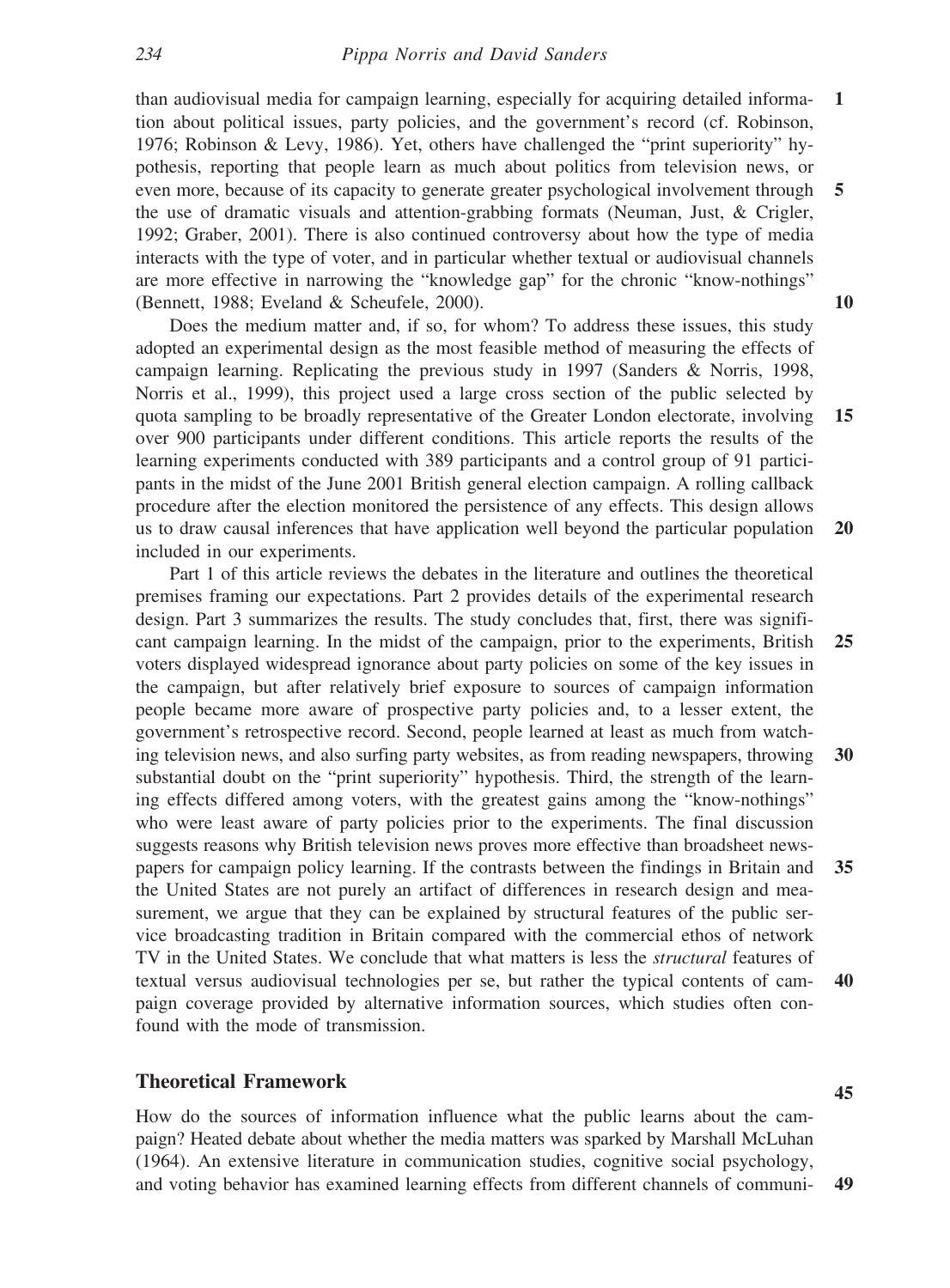**1** cation. The largest body of research has compared learning from audiovisual messages (exemplified by television news) and textual media (such as newspapers) within the American context, although studies have also compared the cognitive effects of these media in Britain.

# *Print Superiority?*

**10 15** Q2 **25** American studies examining this topic have often concluded that, due to the structural characteristics of each medium, reading the printed press is generally a better predictor of detailed policy knowledge and awareness of political issues than watching television news (Neuman, 1974; Robinson & Levy, 1986; Culbertson & Stempel, 1986; Chaffee & Frank, 1996; Chaffee & Kanihan, 1997; Guo & Moy, 1998). A series of experimental studies have found that when the content is held constant by transcribing audiovisual information to print, or by having a newspaper story reported on video, print is the superior mechanism for the transmission of knowledge (e.g., Browne, 1978; Furnham & Gunter, 1989; Furnham, Proctor, & Gunter, 1990; Wilson, 1974). More indirect evidence is based on survey analysis where studies have reported that Americans who rely upon newspapers are better informed than those who rely upon television news, even after controlling for the social characteristics of the audience (Robinson, 1976; Patterson, 1980; Robinson & Levy, 1986). Yet, these claims have also been challenged by other studies which reported finding no difference in campaign learning derived from print and audiovisual formats in the United States (Stauffer, Frost, & Rybolt, 1981), or even that American television news is a *more* effective mechanism for issue learning than print formats (Graber, 1988, 2001; Neuman, Just, & Crigler, 1992). The claim of "print superiority" has therefore been questioned by some counterevidence, although newspapers are usually regarded as providing more effective channels of detailed campaign and policy issue information than television news.

**30 35 40** In seeking to explain this phenomenon, some previous studies suggest that audiovisual channels experience certain constraints, exemplified by television's dependence upon dramatic visual footage and also strict time limits for each item in network news, which means that this format is commonly less effective than text for conveying abstract ideas and complex issues. Newspaper columns may be more efficient for reporting detailed and technical arguments, for example about global warming, welfare reform, or the budget. In contrast, the visual and audio cues derived from television news and current affairs may prove more useful in facilitating direct evaluations of the character, personality, and experience of political leaders (Graber, 2001). Other alternative explanations have stressed systematic patterns and journalistic practices in how news stories are commonly constructed and communicated through different technologies. Popular accounts often charge American network and local television news with trivializing politics and public affairs, turning serious journalism into shallow and superficial "infotainment" (Fallows, 1996; Gabler, 1998; Patterson, 1993). In contrast American newspapers usually cover a broader range of stories, more in-depth background information about political issues, government, and the policy-making process, and editorial commentary about current affairs. These characteristics of the news media are believed to influence campaign learning.

**45 49** Yet, generalizations about "print superiority" often confound analysis of the *mode* of transmission with analysis of the typical *contents* of newspaper and television journalism within one particular society. We theorize that the structure of the news industry influences patterns of journalism within each country, and therefore what the electorate can be expected to learn during campaigns from alternative information sources.

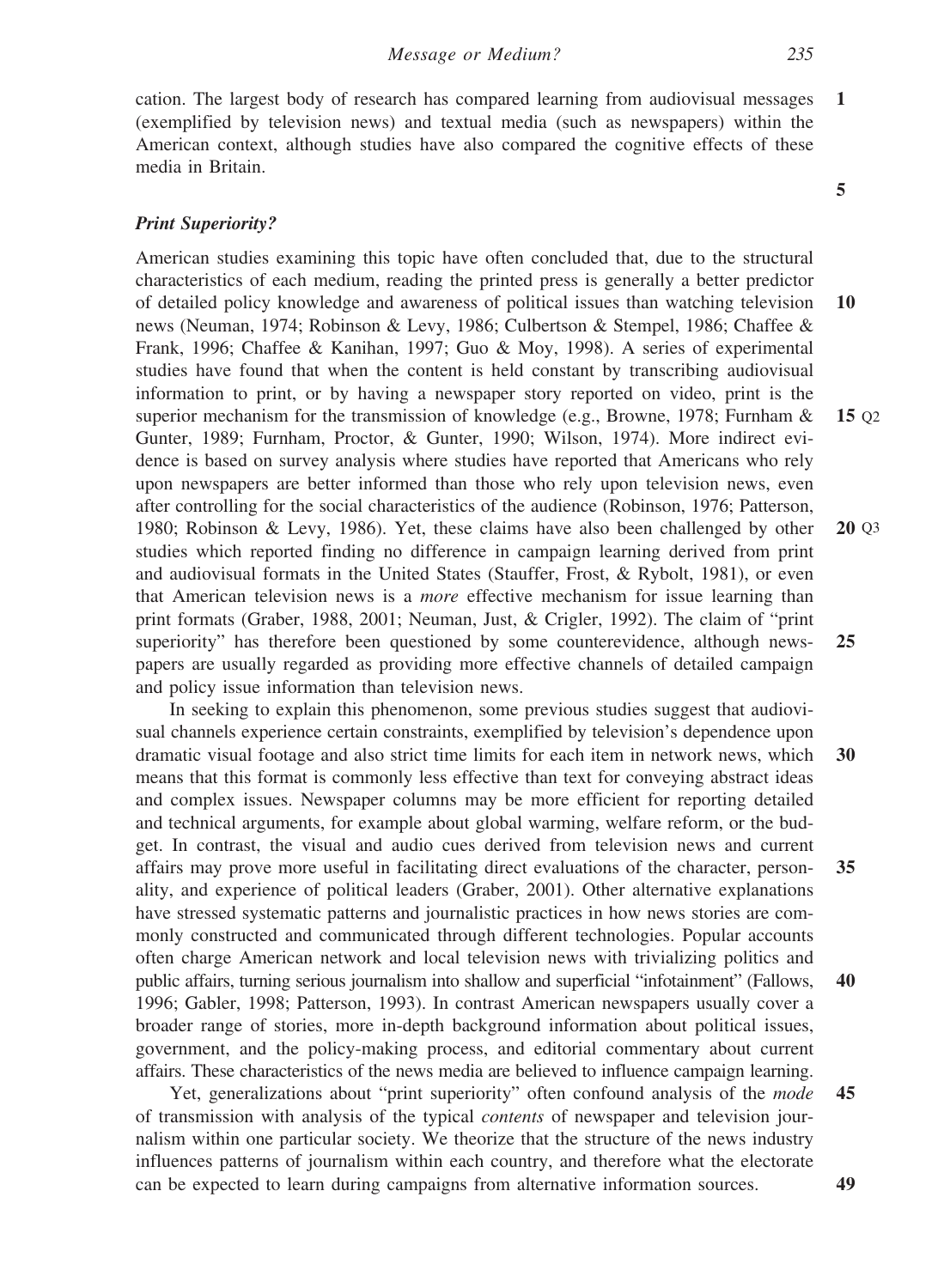**1 5 10 15** The newspaper market varies greatly by country due to such factors as long-standing historical and cultural traditions in each region; levels of social development in terms of education, literacy, and income; the news industry's organization, economics, and production and distribution system; and the overall structure of public subsidies, government regulations, and freedom of the press (Norris, 2000, chap. 4). Hence, in some societies like Germany and Britain, there are mass circulation tabloid daily newspapers, whereas these are not widely available in other nations like Italy and the United States. Broadcasting in each country also varies according to the technological channels of transmission and distribution, patterns of media ownership and finance, the legal regulations governing broadcasting policy, the predominant culture of journalism, and path-dependent historical traditions (Norris, 2000, chap. 5). The media system within each country is also shaped by the broader political system and social environment. To express the key argument in more concrete terms, because of the systemic contrasts between the media systems in the United States and Britain, we expect that what people typically learn about politics from reading a newspaper like the *New York Times* or watching local television, like Boston's Channel 7 News, will not be equivalent to reading a mass market tabloid like *The Sun* or watching the BBC 10 O"clock News.

**20 25 30 35** In particular, the major differences in broadcasting between the countries under comparison include the commercial nature of network television news in America, in contrast to the public service broadcasting ethos that continues to prevail in Britain. The BBC established the tradition of public service broadcasting 80 years ago to ensure a homogeneous source of information about national concerns, carrying an obligation to "educate, entertain, and inform." Commercial television news in Britain, which came later, continues to reflect this general ethos under the regulation and guidelines set by the Independent Television Commission (Seymour-Ure, 1996). The public service role of British broadcasters is regarded as particularly important during election campaigns when the BBC devotes considerable additional resources to informing the public about the position of the parties on the major issues of the day, broadcasting extended news and current affairs programming. There is also some indirect evidence that in general the public service broadcasting ethos influences public awareness of politics and current affairs; in particular, a study comparing countries in Western Europe found that a preference for public broadcasting, especially when combined with regular exposure to television news, was consistently related to higher levels of political knowledge than a preference for watching commercial television stations (Holtz-Bacha & Norris, 2001). Although the survey analysis could not determine the causal direction that underlay this association, it suggests that there is a systematic linkage between the type of broadcasting system and levels of political knowledge.

**40 45 49** Some previous studies lend support to our assumption that, contrary to much of the evidence in the United States, television news in Britain could be as effective for campaign learning as newspapers. The earliest studies of the role of television in British elections (Trenaman & McQuail, 1959, p. 233) emphasized how far this medium enlarged the public's knowledge of party policies (see also Blumler & McQuail, 1968). Miller's (1991, pp. 154–155) analysis of a panel survey during the 1987 British election campaign found that knowledge of party leaders increased throughout the electorate as polling day approached, and the experience of watching television news played a more important role in this process than the effects of reading newspapers. More recent analysis based on the 1997 British Election Study found that both regular newspaper readers *and* television news viewers had higher than average knowledge of party politics, "civics," and awareness of parliamentary candidates (Norris et al., 1999), although the study could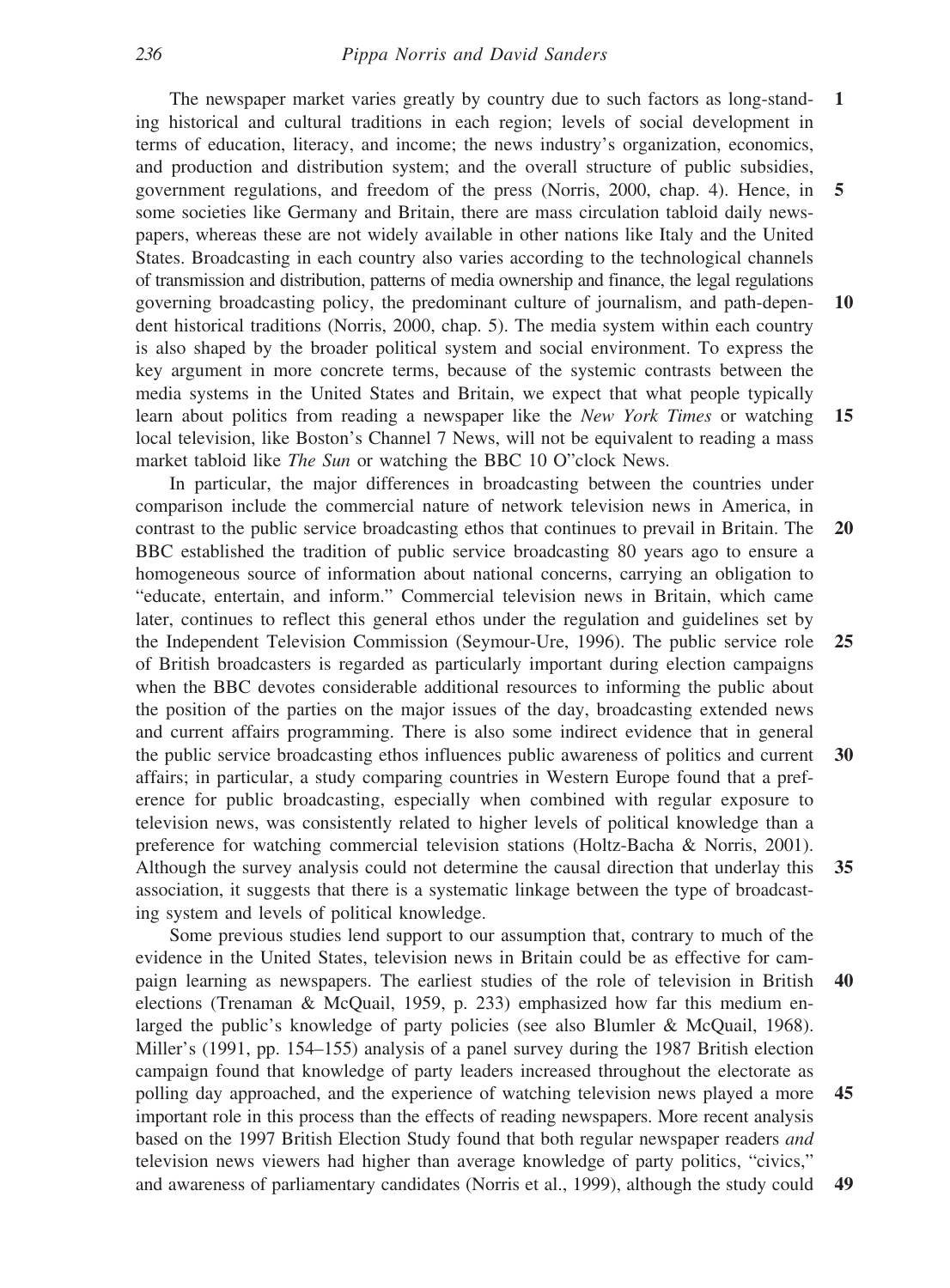**1 5 10** detect no significant *gains* in knowledge of party policy during the year-long campaign associated with use of different news media (see also Gunter et al., 1994; Newton, 1997). Elsewhere, analysis of the Eurobarometer surveys conducted in the 15 EU member states, most with a strong public service television sector, found that regular viewers of TV news knew as much about politics as regular readers of newspapers (Norris, 2000, p. 224). Despite the weight of the literature established in the United States, therefore, it is not clear that the print media are ipso facto more informative than TV channels in Britain. All these considerations lead us to our first hypothesis; namely, we anticipate that, all other things being equal, *any campaign learning effects will be similar among those exposed to issue content typical of audiovisual and print media in Britain* (Hypothesis 1.1).

#### *Party Websites vs. Traditional News Media*

**15 20 25** In addition, the idea of "print superiority" needs to be reexamined in the light of the "information revolution," in particular the way that the rise of the Internet has broadened the sources of journalistic and partisan information where people learn about the campaign. Studies conducted during the 1990s gradually expanded the comparison of campaign information sources to monitor and compare the effects of television advertisements, talk radio, weekly magazines, and news and party/candidate websites, as well as TV news and newspapers (Defleur et al., 1992; Martinelli & Chaffee, 1995; Just et al., 1996; Brians & Wattenberg, 1996; Newton, 1997; Davis & Owen, 1998; Bimber, 1999; Johnson et al, 1999; Althaus & Tewksbury, 2000; Norris, 2000, 2001a). The results have tended to cast doubt on the claims of print media as necessarily superior in conveying information over all other sources, although as yet no clear consensus has yet emerged about this issue.

**30 35** The format of journalistic and partisan sources of information available via the Internet is usually closer to text-based newspapers rather than to visual media like television; however, when visual stimuli (e.g., photographs and images, as well as web-streamed videos) are present, party websites essentially combine features in a mixed format containing elements common to both TV and newspapers (Norris, 2001a). In terms of contents, the typical party website in the 2001 British election was information-rich, providing detailed policy briefings about the major issues of the day, the policy platforms for the parties, and background materials about candidates, party leaders, and the party campaign. All of these considerations lead to our second hypothesis (Hypothesis 1.2); namely, *any campaign learning effects will be similar following exposure to typical issue information conveyed via party websites, television news, and newspapers.*

# *The Tabloid vs. Broadsheet Press*

**45 49** Another important contrast lies within newspaper markets where we need to distinguish between the popular tabloid and the "high-brow" broadsheet sectors. Despite a few exceptions, such as the *New York Post* or *Boston Herald* and the supermarket weeklies, America lacks a large-scale tabloid daily press that reaches most of the public, especially in its more graphical manifestations. In contrast, papers such as *The Sun* or *Daily Mirror* enjoy a massive circulation. The European tabloid press is commonly characterized by a particular *style* of journalism, including an emphasis on simple and concrete language, light, bright, and vivid writing, shorter stories, and extensive use of photographs and graphics. Front-page colorful images are accompanied by dramatic splash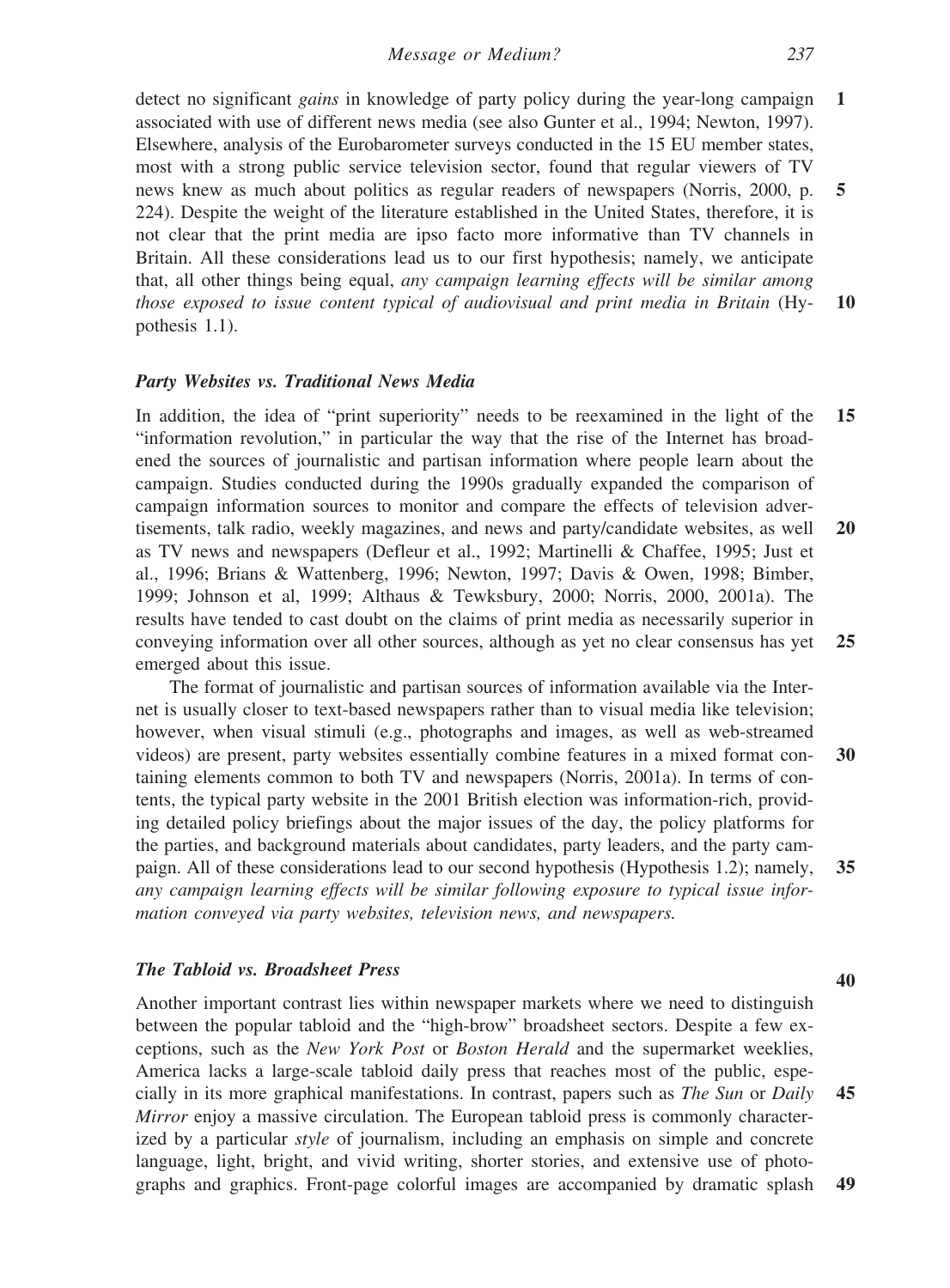**1 5** headlines with stories conveyed in a vivid and direct style. The mass-circulation tabloids are also often characterized by a distinctive *subject* matter of news stories, focusing upon the minor scandals of minor celebrities, entertainment news, sexual shenanigans, crime, sports, and lurid "victim" or disaster stories, as their staple fare, accompanied by give-away games. These stories are by no means confined exclusively to the tabloids in the British press, but they are given far greater prominence and weight in this sector.

**10 15** The major daily mass-circulation tabloids in Britain also devote many column inches to political news, particularly during campaigns, in sharp contrast to their American supermarket equivalents. But British tabloids typically devote fewer column inches to election news than the broadsheet press; for example, in the 2001 campaign a comparison of front-page leads related to election news was 32% in the three major tabloids (the *Sun, Mirror,* and *Star*) compared with 78% in the broadsheets and 87% of lead items in TV news (see Deacon, Golding, & Billig, 2001, p. 104). During the campaign, tabloids also gave more attention to the progress of the campaign and events (like the "Prescott punch") than to policy issues, and coverage of issues like health and the economy was in far less depth than in the broadsheets. This leads to our third proposition, as we expect that *following exposure to typical issue information, all other things being equal, electors will learn more from broadsheet than from tabloid newspapers in Britain* (Hypothesis 1.3).

*Levels of Prior Political Knowledge*

**25 30** Yet another reason to reexamine the "print superiority" hypothesis is that many studies are primarily concerned with the impact of different channels of communication upon the general public. Yet, studies of cognitive social psychology, education, and voting behavior shift the focus and level of the analysis from the type of medium to the type of user, based on the assumption that the social background, prior cognitive skills, and political predispositions of the audience can prove vitally important in the learning process. It is well established that different social groups—young and old, university graduates and high school dropouts, women and men—typically are found to use and to learn from different types of media. Social variables such as education and age are commonly highly correlated with both patterns of media use (especially readership of newspapers) and the acquisition of knowledge. Education provides cognitive skills which facilitate making sense of complex policy issues and alternative proposals.

**35 40 45** Yet, it remains unclear who learns most from alternative sources of new campaign information. The original or *traditional* "knowledge gap" hypothesis (Tichenor et al., 1970) claimed that the most highly educated, who possessed the greatest cognitive skills and background knowledge, would learn most as a result of new media information, expanding disparities between the information rich and poor. Yet, in contrast, others have suggested a *revised* knowledge gap hypothesis, namely that some more accessible and less demanding forms of campaign information, typified by television news, are capable of narrowing any prior knowledge gaps (McLeod et al., 1979; Eveland & Scheufele, 2000). We follow this line of reasoning, assuming that the marginal rate of knowledge acquisition should fall in a curvilinear pattern as the level of knowledge increases. This leads us to the hypothesis that, *all other things being equal, exposure to further issue information will generate the greatest knowledge gains among the least informed* (Hypothesis 2.1).

**49** Along similar lines, it follows that we expect that campaign-learning effects will also be the product of an interaction between the type of reader and the type of media.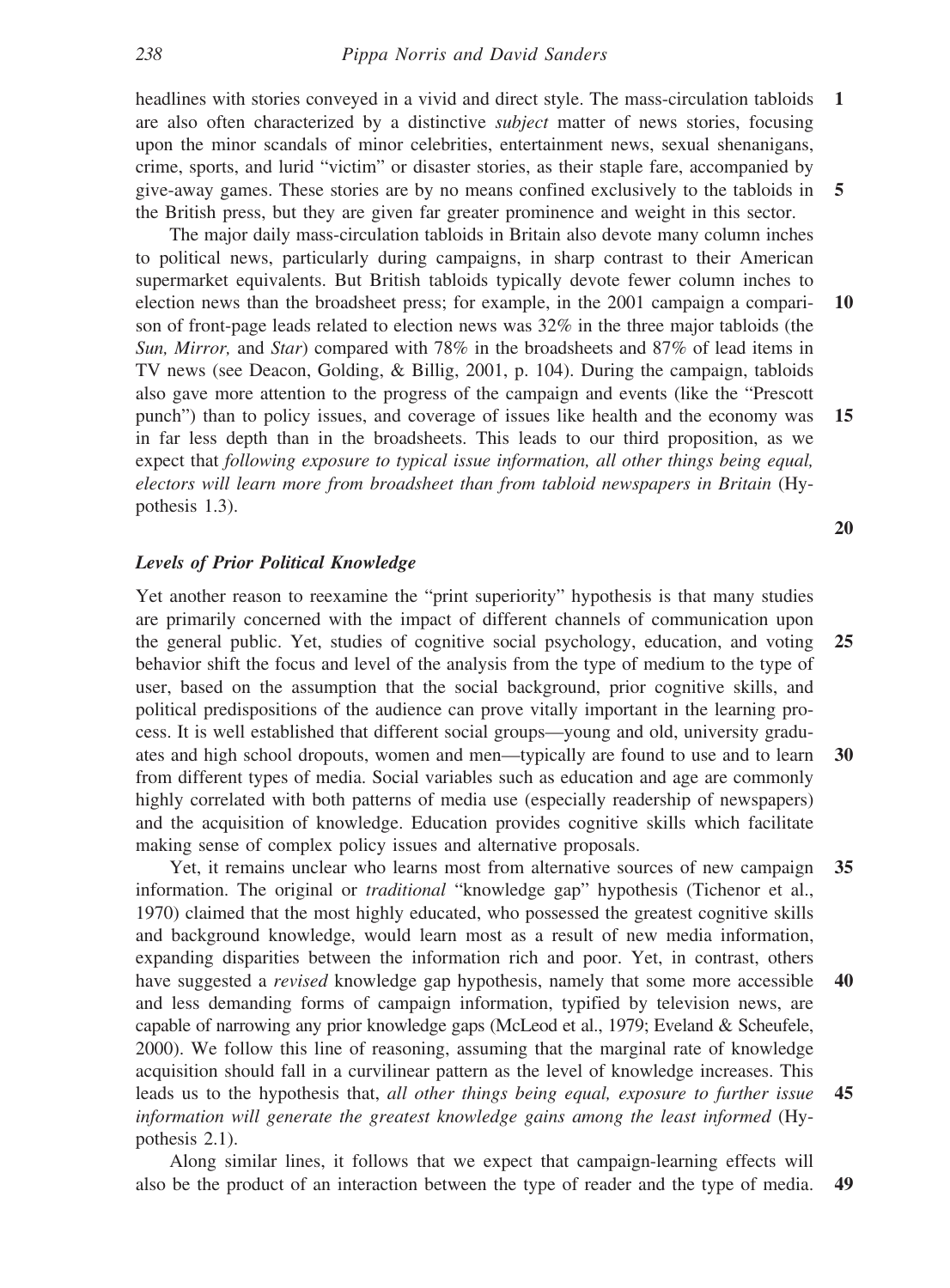**1 5 10** For example, readers with poor literacy and cognitive skills can be expected to learn more from human interest stories conveyed in the vivid and direct writing style found in the tabloid press, while those with greater educational training may cope better with the greater cognitive demands and more complex and abstract prose style found in typical stories in the broadsheet press. Therefore, we hypothesize that we will find different effects due to the interaction among readers and media, so that in Britain *information from the tabloid press will generate the greatest knowledge gains among less politically aware readers* (Hypothesis 2.2). For the same reasons, *we expect that broadsheet newspapers, which provide more demanding information, will largely benefit more knowledgeable readers* (Hypothesis 2.3).

**15** Therefore, for all of these reasons, this study sought to reexamine the "print superiority" hypothesis of different information sources within the context of the May–June 2001 British general election campaign. The research monitored what people learned about party policies and the government's record during the campaign, using an 11 point political knowledge scale administered before and after exposure by each group to typical issue information provided from one of four different information sources (TV news, broadsheet newspapers, tabloid newspapers, and party websites). The research allows us to compare learning effects among these different sources and also changes in the size of any knowledge gaps among information "haves" and "have-nots."

**20**

# **Research Design**

**25 30 35 40** Cross-sectional surveys are the most common way of exploring the influences of the information sources upon electors, but they can say little about the causal effects of exposure to different varieties of message. Panel surveys are more useful but also limited in measuring media exposure. Experiments allow the analyst precisely to control the specific messages that respondents see and hear, for example exposure to a particular news story or party political broadcast, and "pre-post" designs allow us to measure "before" and "after" shifts in attitudes and behavior. This enables the researcher to make relatively strong statements about the causal effects of exposure to messages. Many experiments are limited because they rely upon small groups of student respondents, and it is difficult to generalize from these results to the general population. In contrast this project used a large cross section of the public selected by quota sampling to be broadly representative of the Greater London electorate, involving over 900 participants in total. The campaign learning experiments drew on 480 of these, including a subgroup of 389 participants shown campaign information and a control group of 91 not shown any campaign information. The experiments were conducted in the midst of the May–June 2001 British general election campaign. This combination of an experimental design with a broad cross section of the public in a natural setting allows us to draw causal inferences that have application well beyond the particular population included in our experiments.

**45 49** To test how far the theoretical expectations were met in practice, different experimental groups were shown broadsheet newspaper stories, tabloid newspaper stories, and television news stories containing equivalent information about the same issues, as well as similar content downloaded from party websites. The experiments administered a prequestionnaire survey, exposed groups to different media, and then administered the postquestionnaire. The changes between the pre- and post-surveys were monitored to find how the type of media influenced the practical political knowledge that was acquired.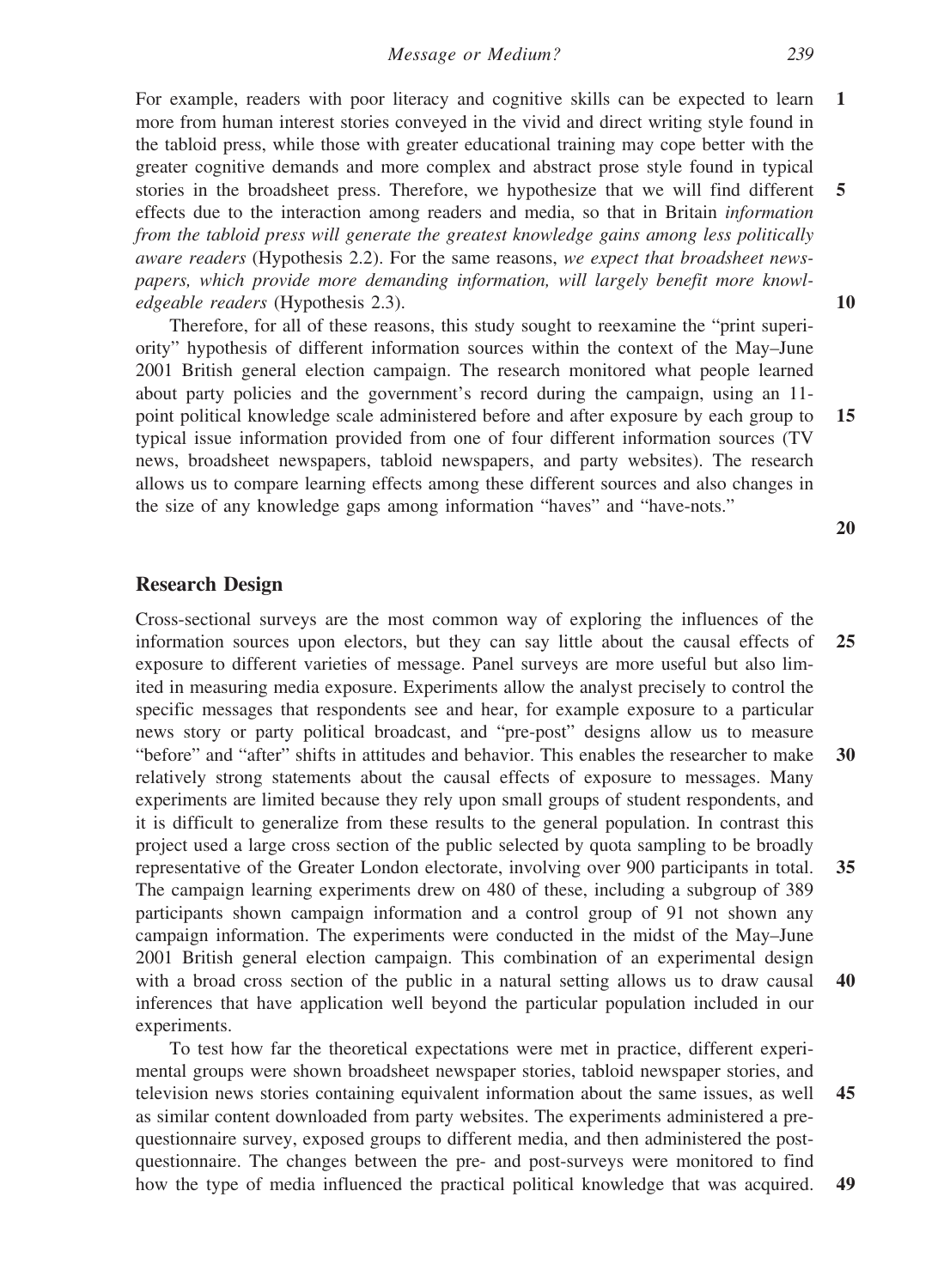**1 5** Experiments are becoming increasingly common in political science (Iyengar & Simon, 2000); nevertheless, the way that they are designed is critical to the results. Since the methodology is less familiar than other approaches, we need to outline the specific research design in some detail, including the selection of participants, the experimental procedures, and the measures of political knowledge used as the dependent variables in the analysis.

# *Selection of Participants*

**10 15 20 25** In total, 919 participants drawn from the general electorate were included in the total study, more than most experimental designs. Of these, 480 were used in the tests of campaign learning. The remainder were used in separate experiments concerned with the impact of positive and negative news and party election broadcasts on persuasion. The experiments were based in a Greater London location, in central Ilford, with participants drawn primarily from southeast England. The location was selected to provide a diverse group of Londoners, including office-workers and casual shoppers, in a mixed constituency, drawing participants from around the region who were attracted to a popular shopping mall. Most came from the borough of Redbridge, but others were drawn from the surrounding boroughs of Barking and Dagenham, Havering, Newham, Tower Hamlets, and Waltham Forest, as well as elsewhere in Greater London. Respondents from one area should not be understood to represent a random sample of the whole UK electorate, but they were selected by a professional fieldwork agency using quotas for age, gender, class, ethnicity, and past vote to reflect the social and political background of the Greater London population. The accuracy with which the demographic profile of respondents matched that of the Greater London population is shown in Appendix A.

**30 35** Moreover, the fact that the media outlets under comparison are nationwide, with the same papers read and TV evening news watched from Cornwall to Cumbria (with the exception of some minor differences in the media systems in Scotland and Wales), means that in principle we would expect to find the same results if the experiments had been conducted anywhere else in England. Nevertheless, the generalizability of the results rests not on the selection of a random sample of participants, as in a survey design, but on the way that subjects were assigned at random to different experimental groups. Any difference in the response of groups should reflect the stimuli treatment rather than their social backgrounds or prior political attitudes. The only exception concerned the group of Internet users, where we only tested those who already had some prior experience of surfing the Internet. This group can therefore be regarded as reflecting the general background of the online community, with higher educational and occupational status, rather than the Greater London electorate as a whole.

#### *Experimental Procedures*

**45 49** One potential problem of experiments is that participants may alter their own behavior given the artificiality of the research setting and their perceptions of the aims of the study. To help overcome this potential problem, and to avoid the danger of selection bias by discouraging participation by the politically apathetic, the briefing did not mention that the study was about election news. The main experiments employed a singleshot rather than a repeated design, to avoid respondents becoming unduly conditioned by the research process itself, although one call back was used after the election among a subsample to monitor any "decay" effect of the stimuli. To try to reduce the inevitable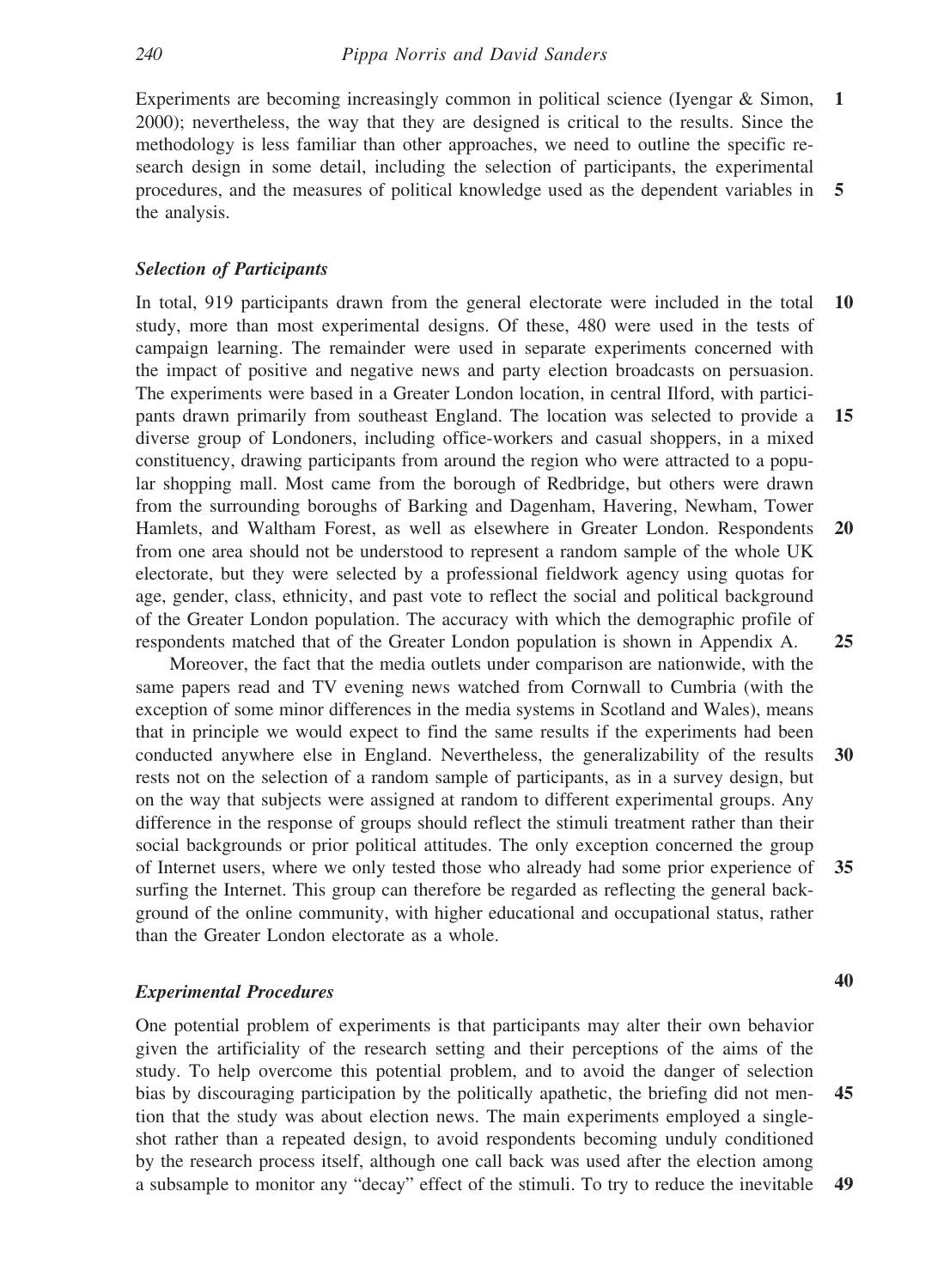**1 5 10** artificiality of experiments, we solicited a large and diverse group of participants, constructed a relaxed setting for the study, and used real-world campaigns, media materials, and issues as the basis for research. Despite these safeguards, there is a strong likelihood that participants read/viewed the news more attentively in the experimental setting than they would do normally in the "real" world. This was unavoidable given the research design, but this tendency may well have exaggerated the strength of any knowledge gains that we recorded. Insofar as the strictest test is how knowledge gains differ among different experimental groups, however, this bias may be less important when interpreting the results, since the bias of the experimental design was uniform across all groups, whether exposed to television, newspapers, or the Internet.

**15 20 25** The experiments were conducted during the last part of the election campaign, from mid-May until 6 June, election eve. Participants were asked to complete a short (15 minute) pre-test questionnaire about their media habits, political attitudes, and personal background. They were then assigned at random to watch a 30-minute video compilation of television news, to read selected newspaper stories, to read selected off-line party web pages that had been downloaded and edited into a dedicated site. Respondents subsequently complete a short (15-minute) post-test questionnaire, after which they were paid for their time and given a letter about the purpose of the experiment. A member of the research team interviewed respondents unable to read the questionnaire separately on a face-to-face basis. To reduce the artificiality of the exercise, the atmosphere was designed to be relaxed, with refreshments provided in a comfortable environment. The whole process lasted for about an hour for each participant. The experiments were carried out during the middle weeks of the official general election campaign. The aim of this timing was to examine the attitudes of participants who had been subjected to the intensive barrage of political coverage that characterizes an election period, again to increase the realism of the experimental conditions.

**30 35** The classification of "type of media" is relatively straightforward in Britain, where national newspapers and evening television news on the five major terrestrial national channels continue to be the main sources of campaign television, despite some fragmentation of channels and outlets from cable, satellite, and broadband services in recent years (Norris et al., 1999). The study compared the effects of exposure to five sources of campaign information: television news, newspapers (distinguishing between the "quality" or heavyweight broadsheets and the popular "red-top" tabloids), the party websites, and election broadcasts by the three major parties. Details of the methods are given in Appendix B. Approximately 70–140 respondents were tested in each experimental group. In addition, a TV news control group was shown a typical 30-minute evening news bulletin with content unaltered by any sort of experimental manipulation, and "sports" coverage instead of election news in the middle. Other experiments (not reported here) replicated tests for the impact of negative and positive news.

**40 45 49** The compilation of television news stories was chosen to represent a "typical" evening news program during the campaign. We drew on stories recorded from all of the main news programs on the terrestrial channels in the three months prior to polling day. The videos were edited to follow the same format. This consists of a "sandwich," with ten minutes of identical, standard footage at the top and bottom of each programme and one of the different experimental video stimuli in the middle "core." A similar process was followed to select equivalent information on the same issues in newspapers, campaign websites and party political broadcasts (see Appendix B). Respondents were not told which media was being shown to which group, or even that different media were being used by different groups of respondents.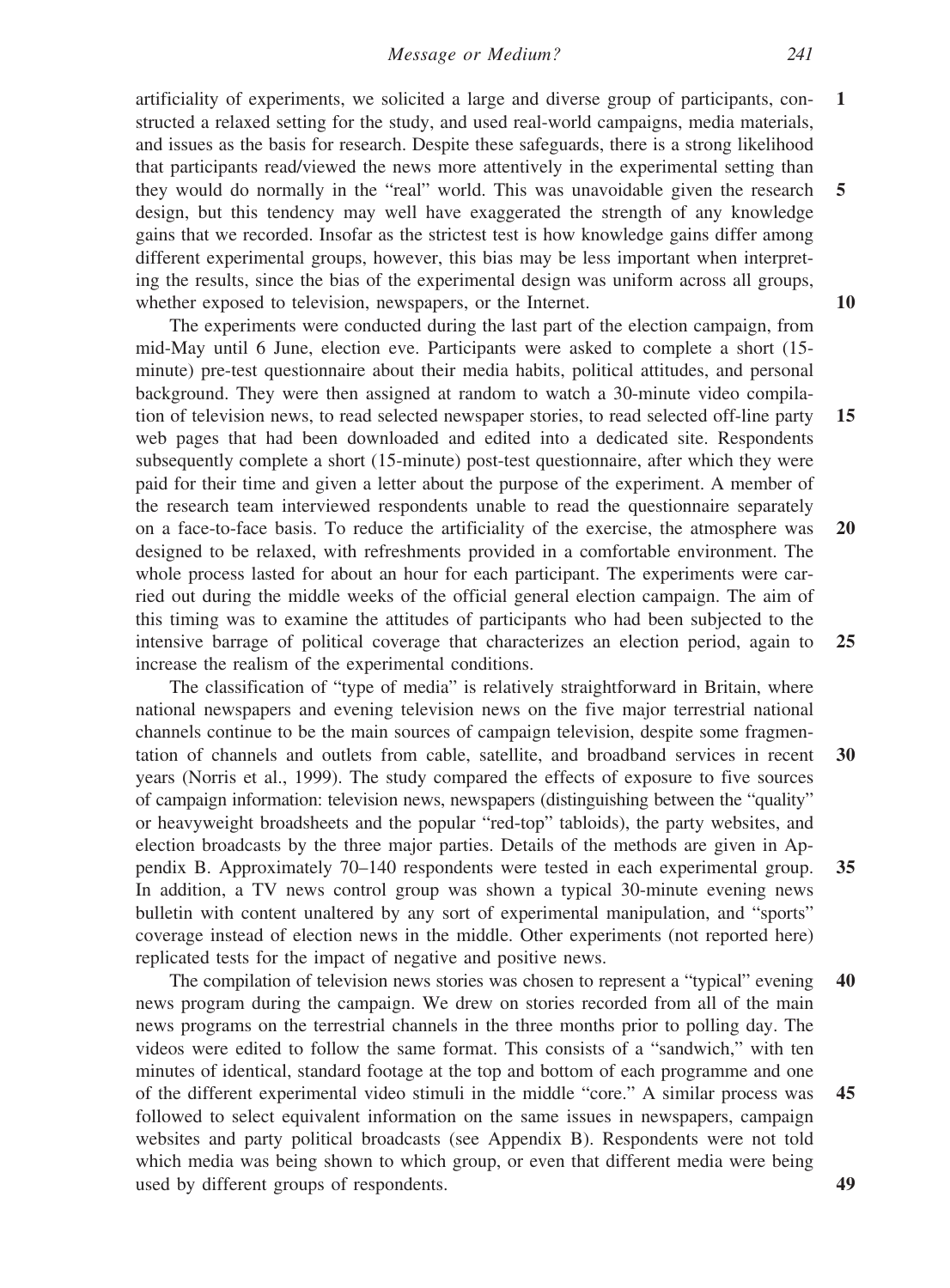# *Measures of Campaign Issue Knowledge*

**5 10 15** Perennial debates about whether citizens know enough to cast an informed vote, and whether people learn from the news media, remain unresolved in part because theorists remain divided about the most appropriate way of conceptualizing and measuring "political knowledge" (see discussions in Delli Carpini & Keeter, 1991, 1993, 1996; Lupia, 1994; Lupia & McCubbins, 1998; Mondak, 2001). Here we assume that citizens need to acquire sufficient information about the issues to estimate the probable risks and benefits of their electoral decisions. We believe that people need practical knowledge—in domains that matter to them—to connect their issue preferences accurately to the available electoral options. This approach strikes a middle way on the assumption that voters do not need to scan all campaign news comprehensively, as on a civics test. Nor do they need to rely upon ideological shortcuts, which may be misleadingly dated or inaccurate. Instead, the approach in this study implies that to connect issue preferences with voting choices, citizens need two basic types of electoral knowledge: (a) accurate information about the *retrospective policy record* of the government on the important issues of the day and (b) accurate information about the *prospective policy proposals* for the major political parties on important issues.

**20 25 30** If issues are trivial to most voters, for example if the closure of the ideological gap among the major parties in Britain means that voters have no party preference about the outcome, then it is rational to pay little attention when there are many other more rewarding uses of limited time and energy rather than scanning the papers or watching the news. Learning more about politics—the name of the Speaker of the House, the role of the Privy Council, the meaning of a "three line whip"—may well be virtuous or beneficial in and of itself, in the best of all possible worlds, but no matter how desirable it is not essential, or even relevant, to citizens' roles in casting a ballot. And if all parties share a broad consensus about the main policy options on the important issues, then again voters do not need to pay any attention to the campaign news, or even to cast a vote, since doing so will not affect their interests directly. If, however, the major parties differ on the issues that voters do care about, so that putting a cross against the "wrong" party could affect their interests, then citizens need correct practical information about the government's record and party policies to cast a rational vote. How much knowledge is sufficient for this process remains a matter of controversy, but our approach seeks to strike a middle way between the high benchmarks of the civics test and the minimalist standards of the relativists.

#### *Measuring Knowledge*

**40 45** The items measuring knowledge of the government's retrospective record included a battery of six true/false factual statements. These asked participants whether the rate of unemployment, of crime, of income tax, and the number of asylum seekers had been rising or falling; when the Euro was going to be introduced in most European member states; and whether the government had removed the automatic right of asylum seekers to cash benefits. The accuracy of these factual claims was checked against official sources. Five items were also selected to measure knowledge of prospective campaign policies, including those on taxation, the Euro, asylum seekers, and child care. People were asked to identify which of the main parties was most in favor of each of these proposals. These issues were chosen for two main reasons.

**49** First, we selected issues where one of the major parties had adopted a distinctive position in its official manifesto that differed from the others. In the 2001 British elec-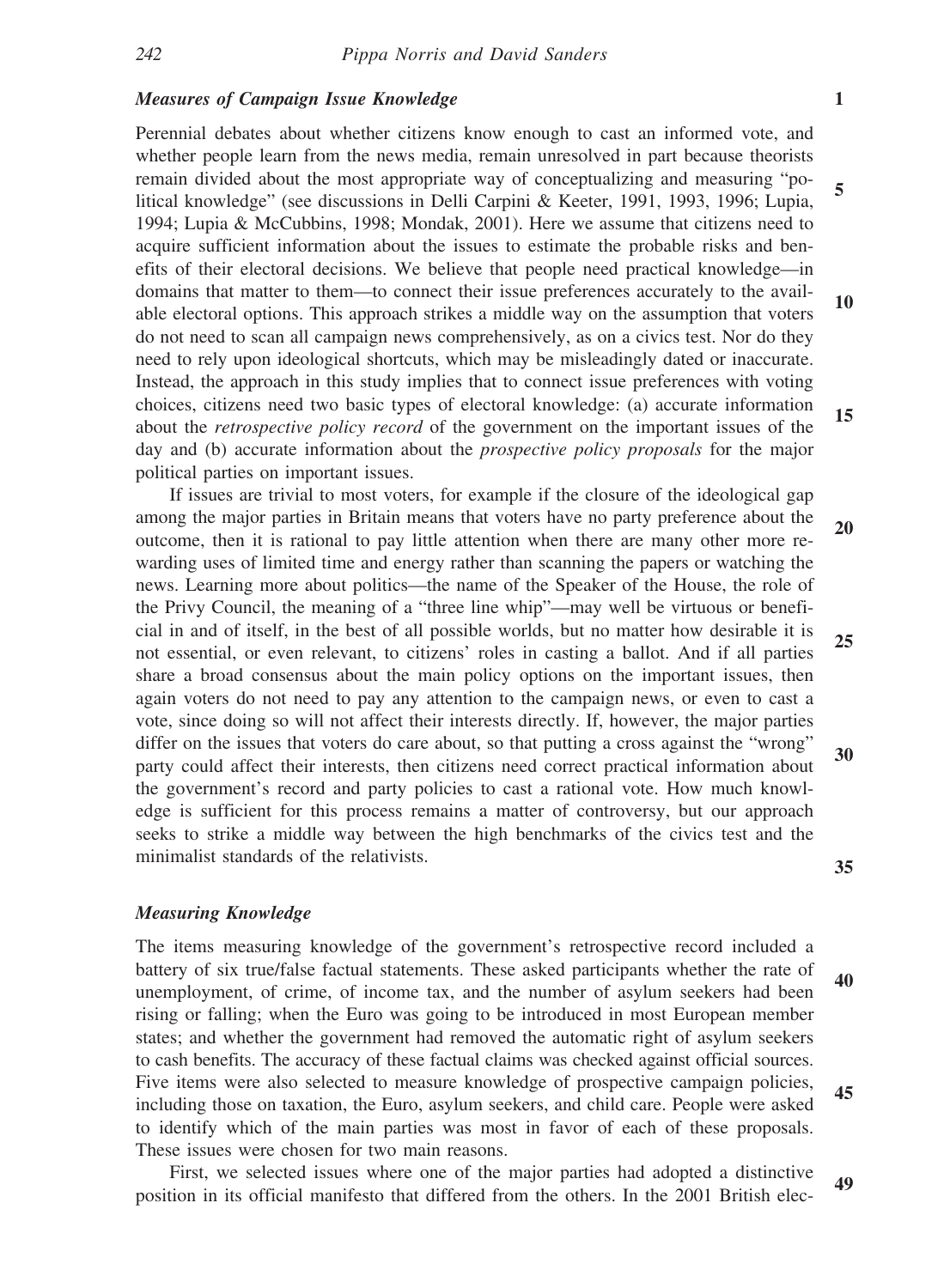**1 5 10** tion, the major parties were relatively close together on the issues of education, crime, and health, but they differed sharply toward Europe, with the Conservatives staking much of the election on the claim that only they could "save the pound." On taxation, as well, there were distinctive platforms, with the Conservatives pledged to cut taxes by 8 billion pounds, while Labour promised no increase in the basic rate of personal taxation and the Liberal Democrats said they would raise income tax by one penny in the pound to pay for public services. Asylum was another issue that featured in the campaign, with the Conservatives promising to create new secure reception centers for asylum seekers. Lastly, Labour, in the run up to the official campaign, also launched a distinctive initiative to introduce "baby bonds" for every child at birth, a savings fund with a contribution from the public purse, although this pledge was not widely featured in the campaign proper. In contrast, it proved difficult to identify any clear-cut distinctive party policies on other important valance issues.

**15 20 25** Second, we selected issues that were central to the campaign, as shown by the attention devoted to them in the news media and in public perceptions of the most important problem facing the country (Norris, 2001b). The pros and cons of the issues of Europe, taxation, and asylum seekers were widely debated on television news and current affairs programs, as well as covered in the special supplementary election pages in the broadsheets (Deacon, Golding, & Billig, 2001). Content analysis by Echo Research found that Europe was the first issue in newspaper coverage of the Conservative party and the second issue for coverage of the Labour party, while coverage of taxation ranked respectively second for the Tories and fourth for Labour. The issues were also important to voters, although not critical: MORI polls found that taxation was the fifth most important issue to voters, while Europe ranked tenth in the most important problem facing the country (Norris, 2001a, Table 4).

**30** In addition, the surveys included a short battery of five statements about "civic" knowledge and also other items on party policy, where no information was provided in the media stimuli, as controls to see whether there was any change in these measures from pre- to post-test caused by the experimental conditions, such as heightened attention to politics. The inclusion of these items interspersed with the others also helped disguise the true purpose of the study. The civic items were replicated from the British Election Study.

**35 40 45 49** For comparability of content, the campaign coverage in the different media was selected to include functionally equivalent although not identical stories covering the same issues across all media under comparison. The study selected typical stories or web content published in the period leading up to and during the official campaign, rather than manipulated contents. The reason for this decision was to facilitate generalizability from the results and to increase the realism of the experiments, given our initial assumptions that the typical contents, rather than the mode of transmission, are what drives any learning effects in each society, although admittedly this strategy comes at the loss of some control over the information presented to participants. We considered striving to eliminate all differences between conditions except for the medium of presentation, as Clark suggested (1983), for example by transcribing the TV news stories and turning them into mocked-up print format or web pages. This strategy would have maximized control for theoretical reasons so that we could have been sure that it was only the medium of presentation and not the typical content or formal features of each medium. On further consideration, however, we decided that the result, while technically clean, would have been relatively meaningless since we are interested in the way that formal features (e.g., length, structure, or language) covary with the medium. Removing these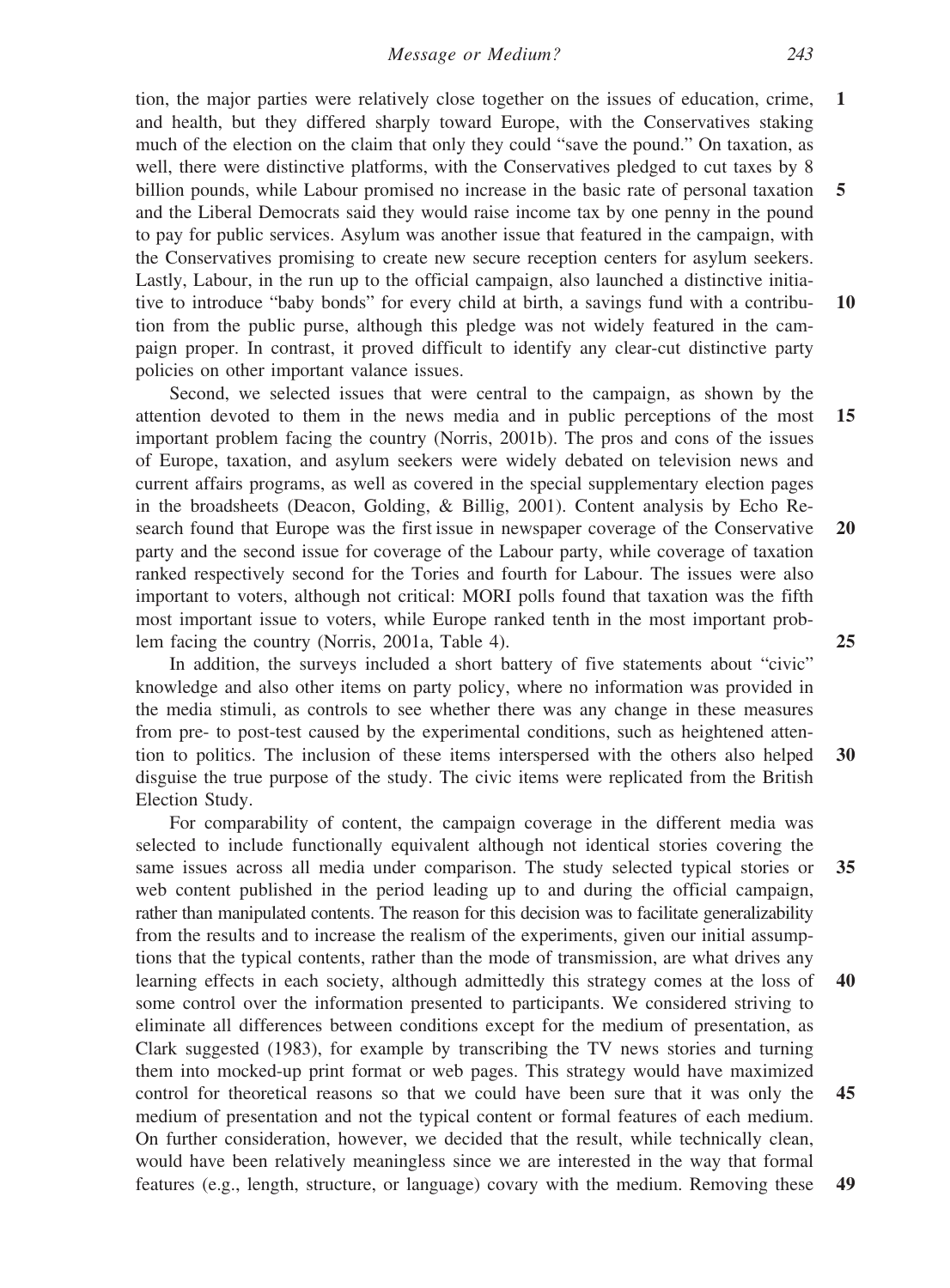**1 5** features, by transcribing audiovisual information into print, would have made it impossible to generalize about learning effects in the real world (for a discussion, see Eveland & Dunwoody, 2001). To check the comparability across media, the information presented to respondents on the websites is available for scrutiny (www.pippanorris.com), along with transcripts of the TV news broadcasts, the full text of the broadsheet papers, links to the video party election broadcasts, and the full pre- and post questionnaires.

# *Types of Voters*

**10 15** We anticipated that there would be important differences in who learns from different media, especially differential gains made by the information "haves" and "have-nots." The most straightforward way to operationalize this was to include the pre-test levels of political knowledge as part of the analytical models. If our hypothesis is correct, we should expect to find a general closure in the pre-test and post-test knowledge gaps, with the least informed learning most as a result of exposure to the information sources, especially the less knowledgeable who read tabloid newspapers.

# *Post-Election Call Back Survey*

**20 25 30** Our previous experiments have been single-shot, to avoid conditioning. One important question that arises from such an approach, however, is the persistence of any effects. This is theoretically interesting given the online model of learning (Lodge et al., 1995) which suggests that when people are presented with additional information they commonly incorporate new facts in an accumulating tally to help them form a judgment, as they evaluate previously unknown presidential nominees, unfamiliar policy proposals, or new issues like global warming. Once people make an evaluation, however, the online processing model suggests that they commonly forget the more detailed information that they initially used to make their evaluation and only recall their final judgment. To test for any decay effects, in these experiments we employed a rolling call back among a subgroup of participants who indicated that they would be willing to be telephoned to answer a few more questions in a short survey. We contacted 201 successfully within three weeks of their initial experiment on a rolling daily basis, allowing us to monitor any decay function in knowledge of party policies, vote intention, and liking of the major parties.

# **Analysis of the Results**

**40** Turning to the first results, in the midst of the British general election campaign, prior to the experimental stimuli, what did most British voters know about some of the major issues that distinguished the parties? Studies in America have reported the existence of a chronic core of "know-nothings," roughly one fifth to one third of the public steeped in ignorance that were beyond the reach of information campaigns (Hyman & Sheatsley, 1947; Neuman, 1996; Bennett, 1988, 1989; Bennett et al., 1996). Are similar problems Q4evident in Britain?

#### *Learning About Party Policies and the Government's Record*

**49** Despite the barrage of media headlines on some of the key issues in the campaign, prior to the experiments the British public displayed widespread ignorance about party policies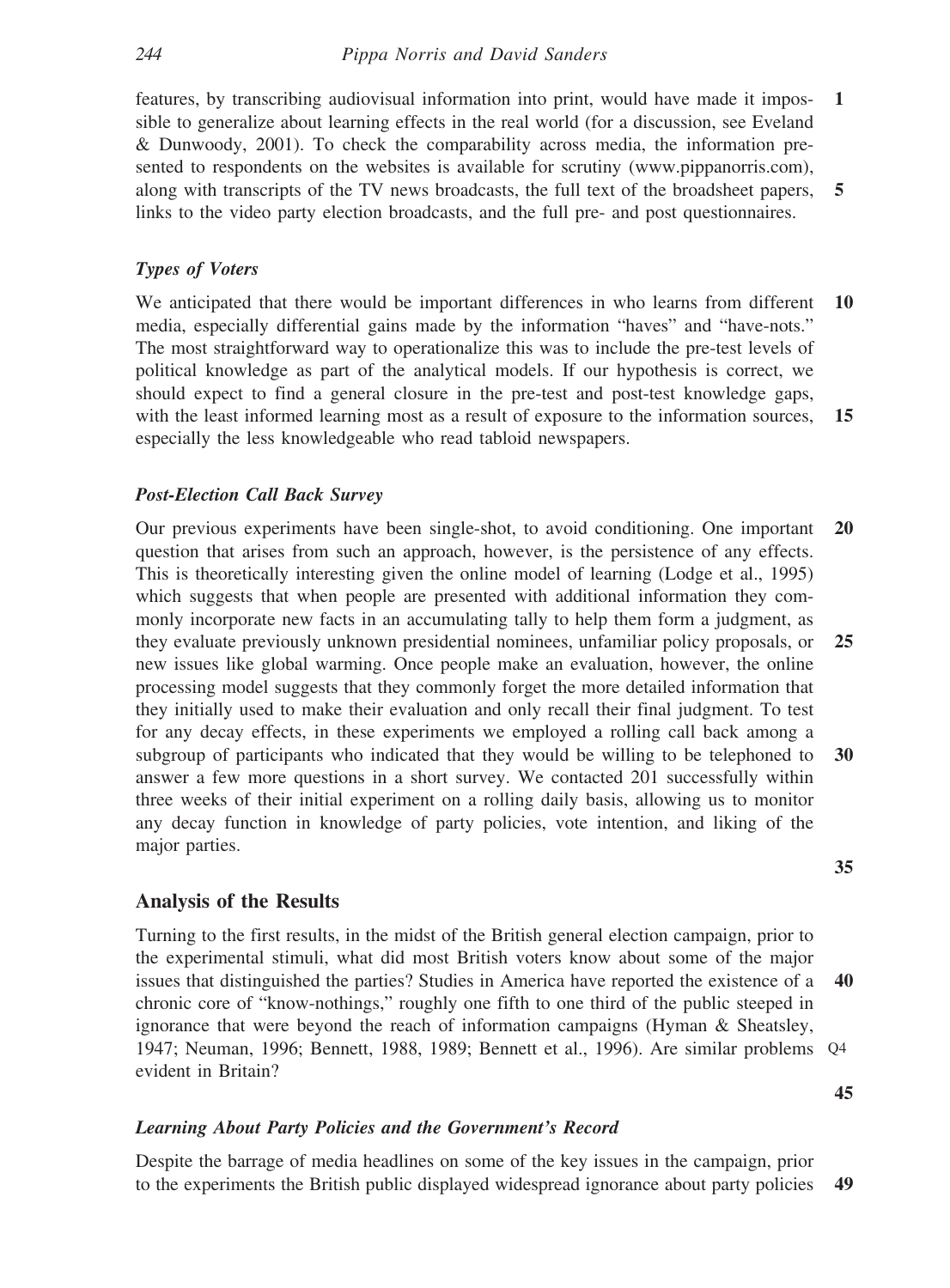**1 5 10** on Europe, asylum seekers, and taxation (see Table 1). About half the public could identify the Conservatives as the party proposing to keep the pound for the duration of the next parliament, to house new asylum seekers in reception centers, and to introduce the 8 billion pound tax cut. Even fewer (41%) knew that the Liberal Democrats proposed raising income tax, their most distinctive pledge in the election. More of the public (67%) were aware of Labour's baby bond pledge, with two thirds identifying this correctly as Labour policy, a surprising result in the sense that of all the issues under comparison, this had been given by far the least coverage in the mass media during the election and had received almost no attention in Labour speeches or campaign literature. Knowledge of the government's record showed greater variation across the items in the scale. There was widespread awareness that the unemployment rate had fallen (73%), that a record number of asylum seekers had entered Britain in the previous year (78%),

**Table 1**

|                                                                                              | Pre-<br>test<br>correct<br>$(\%)$ | Post-<br>test<br>correct<br>$(\%)$ | Change<br>$(\%)$     |
|----------------------------------------------------------------------------------------------|-----------------------------------|------------------------------------|----------------------|
| House new asylum seekers in secure reception centers<br>(Con)                                | 49                                | 76                                 | $+27***$             |
| Raise income tax (Lib Dem)                                                                   | 41                                | 59                                 | $+18***$             |
| Create a baby bond saving fund for every child at birth<br>(Lab)                             | 67                                | 83                                 | $+16***$             |
| Cut taxes by £8 billion (Con)                                                                | 49                                | 49                                 | $+10***$             |
| Keep the pound for the duration of the next parliament<br>(Con)                              | 52                                | 61                                 | $+9***$              |
| Euro notes and coins are due to be introduced in most<br>EU member states next year (T)      | 61                                | 68                                 | $+7***$              |
| The government has removed the automatic right of<br>asylum seekers to get cash benefits (T) | 36                                | 41                                 | $+5**$               |
| A record number of asylum seekers came to Britain<br>last year $(T)$                         | 78                                | 84                                 | $+6***$              |
| The overall rate of crime has gone down since $1997(T)$                                      | 29                                | 29                                 | $0$ ( <i>ns</i> )    |
| The rate of unemployment in Britain has fallen during<br>the last 12 months $(T)$            | 73                                | 72                                 | $-0.5$ ( <i>ns</i> ) |
| The basic rate of income tax has risen under Labour (F)                                      | 46                                | 45                                 | $-0.6$ (ns)          |

*Note*. The pre-test survey was prior to any experimental stimuli. The post-test was administered after the stimuli. Only respondents  $(N = 389)$  exposed to campaign learning experiments from any source are included, excluding the control group  $(N = 91)$ . The significance of the difference between the pre-test and post-test groups was measured by paired-sample *t* tests. *True/false*: The percentage of respondents exposed to campaign information from any news source who could correctly identify whether the statement about the government's record was true or false.  $T =$ true, F = false. *Con/Lab/Lib Dem:* The percentage of respondents exposed to campaign information from any news source who could correctly identify the correct party advocating each policy. \*\**p* < .01; \*\*\**p* < .000.

*Source*. Campaign Learning Study.

**45**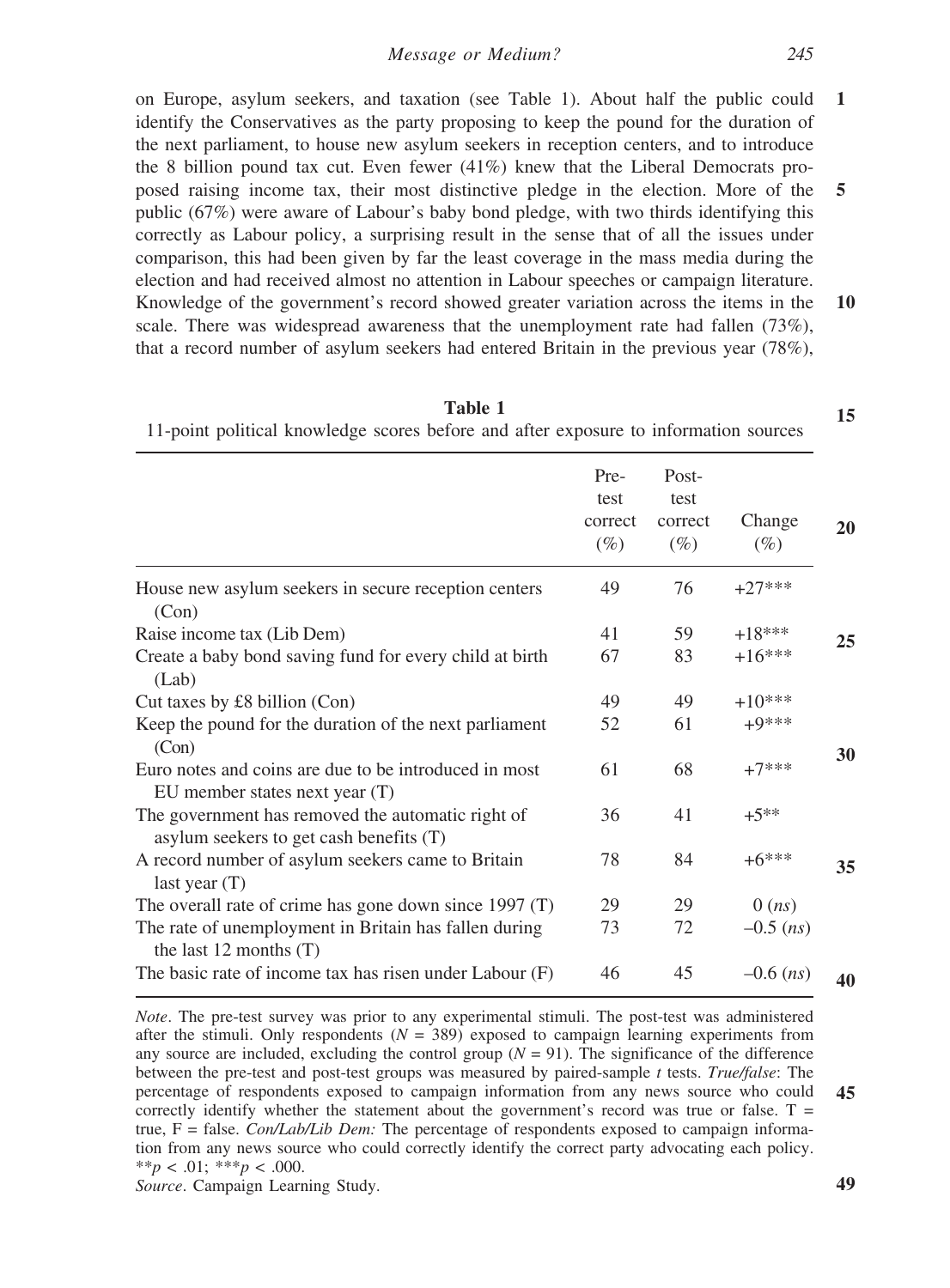**1 5** and that Euro notes and coins were going to be introduced in most EU states the following year (61%). But less than a third were aware that the rate of crime had declined under the Blair administration, and about a third knew that the government had removed the automatic right of asylum seekers to cash benefits. The separate items formed a consistent, non-skewed, and reliable political knowledge scale (Cronbach's alpha = .65) with a mean of 5.8 on the 11-point scale and a standard deviation of 2.49.

**10 15 20 25** But is there a group of irredeemable know-nothings in the British public, consigned forever to political ignorance about party policies? The answer is clearly negative. After relatively brief exposure to information in the media experiments, for example 1–2 minute items in the TV news, interspersed with many other election and non-election news items, there were significant gains registered in eight out of eleven knowledge items, as measured by the mean change in correct answers from the pre-test to post-test among the pooled group of all those exposed to the learning experiments. The significance of the difference between the pre-test and post-test results was measured by pairedsample *t* tests. For example, those who could identify the Conservatives as the party proposing housing new asylum seekers in secure reception centers jumped dramatically from half to three quarters of the public. Knowledge that Labour proposed baby bonds rose from 67% to 83%. Awareness that the Liberal Democrats proposed tax increases increased from 41% to 59%. There were also smaller but still significant improvements in awareness of Conservative policies toward the Euro and tax cuts. People generally learned more about prospective party policies than about the government's performance and record in office, although there were some gains here too. When knowledge increased, this was partly because wrong answers were converted to right answers, and partly because some of those who were undecided ("don"t knows") in the first round converted to correct answers in the second.

**30 35 40** The reason why people learned slightly less about the government's record remains unclear, but we can speculate that this could be due to the way that claims about party policies often involved "one-sided messages": Irrespective of the merits of the proposals, few doubted that the Liberal Democrats promised to raise taxes or that the Conservatives wanted to cut taxes. In contrast, many of the aspects of government performance were heavily contested, representing "two-sided" messages in the heat of party campaign debate, so people had good reasons to doubt these facts, for example whether the rate of crime or income tax had actually gone up or down under the Blair administration. Any assessment of the accuracy of these statements also depends upon the fine print of the particular facts that are being discussed by government and shadow spokespersons, such as whether the rate of "crime" refers to household burglaries, car thefts, or violent offenses or whether the changes in "taxation" refer to VAT, personal tax, or capital taxation. We are unable to test these propositions with the available data, but whatever the reason, it appears that the British public learned slightly more about party policies than about the government's record.

# *Control Items With No Stimuli*

**45 49** One reason for any change in knowledge, however, could be the experience of participating in the experiment if this process generated any unintentional effects. As a check on our results, we included nine control items to monitor changes in knowledge without providing any information about these items in the media stimuli. Four items on party policy concerned matters like student fees, paternity leave, and the minimum wage, while five items on civic knowledge asked about the truth or falsity of statements regarding, for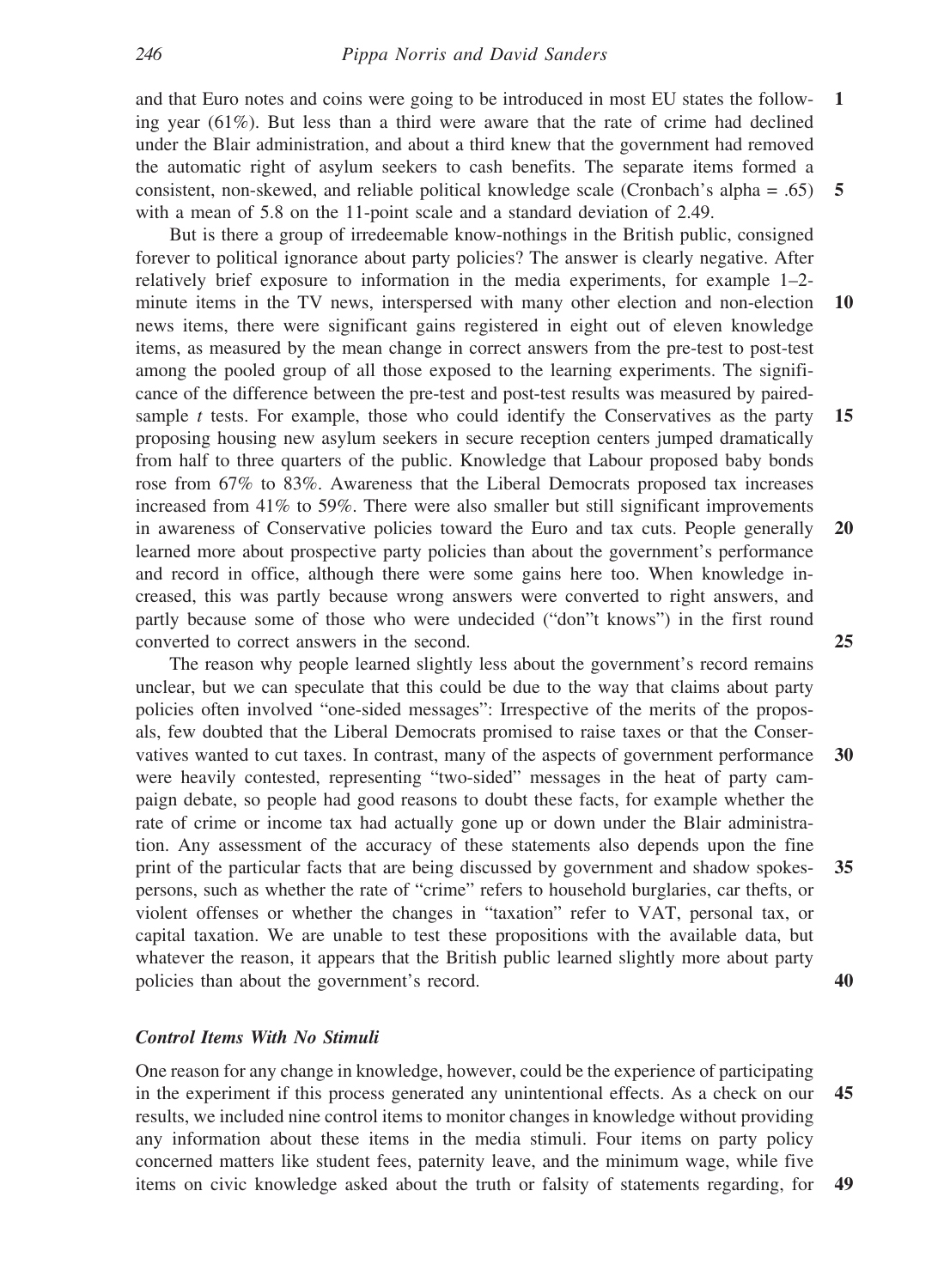**1 5 10 15** example, the correct number of members of parliament, the longest time between general elections, and whether there were separate elections for the European parliament. The significance of the difference between the pre-test and post-test results was measured by paired-sample *t* tests. The results in Table 2 show that there were significant gains on three control items, but not on the others. It is not particularly surprising that the experience of watching political news prompted some people to recall, in the midst of the campaign, that there were indeed separate elections for Westminster and the European parliament. The effects of the increase in correct answers on the issue of student fees and paternity leave are more difficult to understand, and this could have been due to the experimental conditions slightly heightening political awareness in general. In the midst of the general election, people might have been aware of party policies on these issues, or at least the ideological position of the major parties toward education and child care in general, but unsure about the correct answer in the first questionnaire. The conditioning of participating in the experiment, following exposure to general political stimulae, might have heightened attention and cued people toward making correct "educated guesses" about more detailed party policies in the second questionnaire, using party ideology as a cognitive shortcut.

|                                                                                              | Pre-<br>test<br>correct<br>$(\%)$ | Post-<br>test<br>correct<br>(%) | Change<br>(%)      |
|----------------------------------------------------------------------------------------------|-----------------------------------|---------------------------------|--------------------|
| Abolish student fees throughout the UK (Lib Dem)                                             | 33                                | 41                              | $+9***$            |
| Introduce paid paternity leave (Lab)                                                         | 46                                | 54                              | $+8**$             |
| Britain has separate elections for the European<br>Parliament and the British parliament (T) | 67                                | 73                              | $+7**$             |
| No one may stand for parliament unless they pay a<br>deposit(T)                              | 54                                | 56                              | $+2$ ( <i>ns</i> ) |
| Abolish car tax on low polluting vehicles (Lib Dem)                                          | 13                                | 13                              | $0$ $(ns)$         |
| Raise the minimum wage to £4.20 (Lab)                                                        | 58                                | 58                              | $0$ $(ns)$         |
| Voting in British General Elections is based on<br>proportional representation (F)           | 47                                | 47                              | $0$ $(ns)$         |
| The number of members of parliament is about $100$ (F)                                       | 53                                | 53                              | $0$ $(ns)$         |
| The longest time allowed between general elections<br>is four years $(F)$                    | 33                                | 30                              | $-3$ $(ns)$        |

**Table 2** Change in political knowledge where no information was given

*Note*. The pre-test survey was prior to any experimental stimuli. The post-test was administered after the stimuli. No information was given in the information sources about these issues. Respondents exposed to campaign learning experiments and the control are included. The significance of the difference between the pre-test and post-test groups was measured by paired-sample *t* tests. *True/False*: The percentage of respondents exposed to campaign information from any news source who could correctly identify whether the statement about the government's record was true or false. T = true,  $F = false$ . *Con/Lab/Lib Dem:* The percentage of respondents exposed to campaign information from any news source that could correctly identify the correct party advocating each policy.

\*\**p* < .01; \*\*\**p* < .000.

*Source*. Campaign Learning Study.

**49**

**45**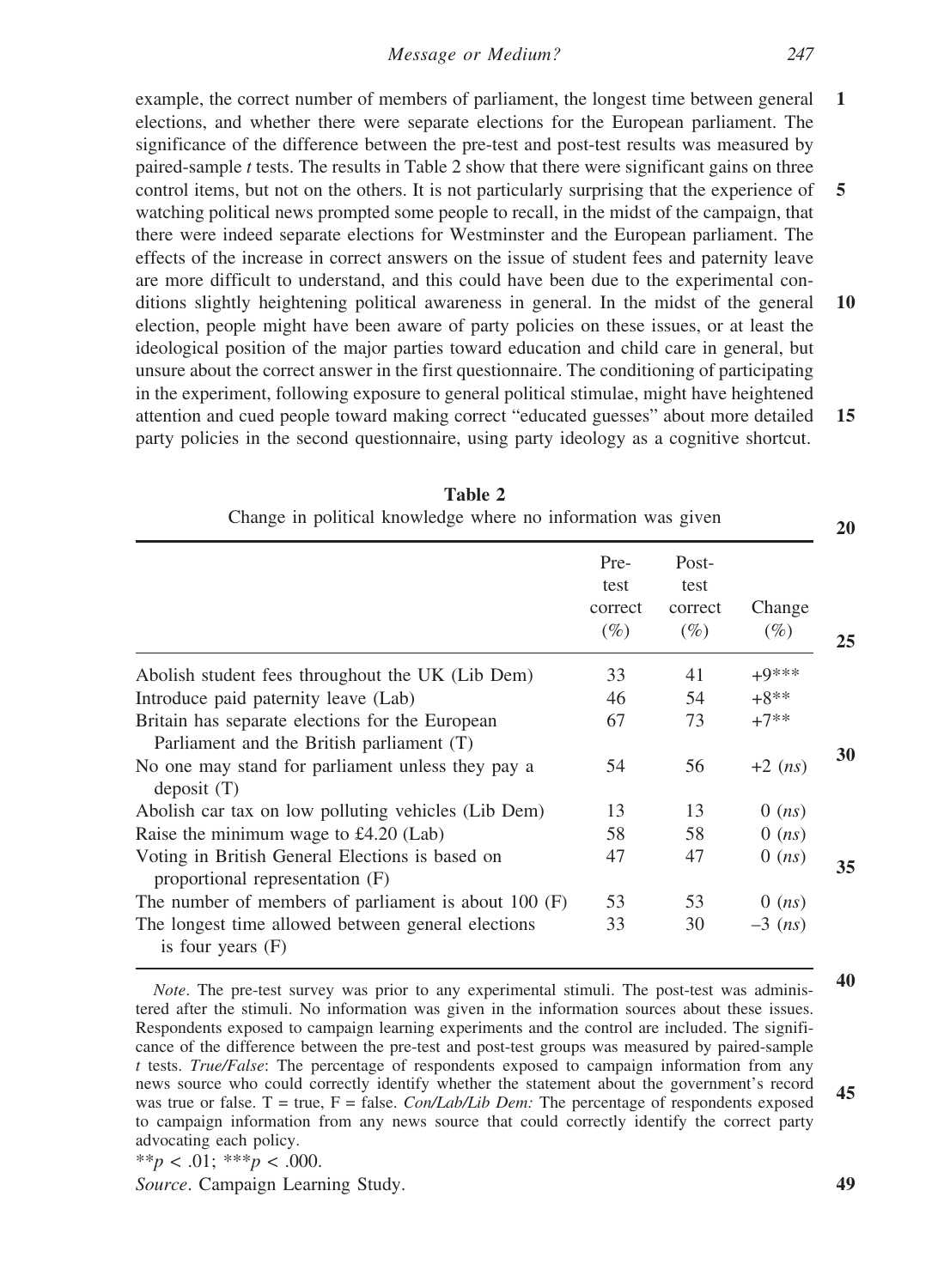# *Learning Effects by Type of Media*

**5 10 15** So the British public did learn about the policies and government's record as a result of the experiments, and we believe that this was not simply an unintended effect of the experimental process. This brings us to the issue at the heart of this study: Does the medium matter? The first set of hypotheses  $(1.1-1.3)$  predicts that people will learn about the same from exposure to typical issue information carried by television, newspapers, and party websites. Table 3 describes the size of the mean changes in the 11 point knowledge scale among each group exposed to the different sources, compared with the control group who saw no campaign information. This pattern largely confirms our expectations. Tables 4 and 5 examine the effects in regression models including the standard battery of social controls for age, gender, education, and class, plus attitudinal measures of political interest, caring about who wins, and trust in politicians, all of which can be expected to influence how much people learn about politics. Table 4 shows the full regression model for exposure to any news sources versus the control. Table 5 simply reports the series of six regression coefficients for each of the separate information groups.

**20 25** The results show that in Britain, contrary to claims of "print superiority," people did not learn more about party policies from newspapers than television news. The knowledge gains were similar for those watching television news and surfing party websites, as these groups gained on average about 10% on the knowledge scale, while the gains were marginally smaller for groups reading newspapers. The learning effects proved significant for all groups when compared with the control group, even after applying the standard battery of social and attitudinal controls, with the single exception of the group exposed to tabloid papers. The impact of exposure to typical campaign issue information on television news, broadsheet newspapers, and party websites produced significant effects on what the public learned about party policies.

|                                 | mean enange in the 11 point pointear knowledge search |                    |          |                  |    |
|---------------------------------|-------------------------------------------------------|--------------------|----------|------------------|----|
| Pre-test<br>knowledge<br>(mean) | Post-test<br>knowledge<br>(mean                       | Knowledge<br>gains | Eta      | $\boldsymbol{N}$ | 35 |
| 5.61                            | 5.91                                                  | .297               |          | 91               |    |
| 5.79                            | 6.76                                                  | .969               | $.16***$ | 389              |    |
| 5.50                            | 6.74                                                  | 1.240              | $29***$  | 100              | 40 |
| 5.95                            | 6.76                                                  | .811               | $.16***$ | 212              |    |
| 6.34                            | 7.18                                                  | .835               | $10***$  | 139              |    |
| 5.19                            | 5.96                                                  | .767               | $.16*$   | 73               |    |
| 5.75                            | 6.80                                                  | 1.05               | $25***$  | 77               |    |
|                                 |                                                       |                    |          |                  |    |

**Table 3** Mean change in the 11-point political knowledge scale

*Note*. The strength (eta) and the significance of the difference between the knowledge gains among the control group and each of the groups exposed to information sources were measured by ANOVA.

 $*_{p}$  < .05; \*\*\**p* < .000.

Source: Campaign Learning Study.

**1**

**30**

**45**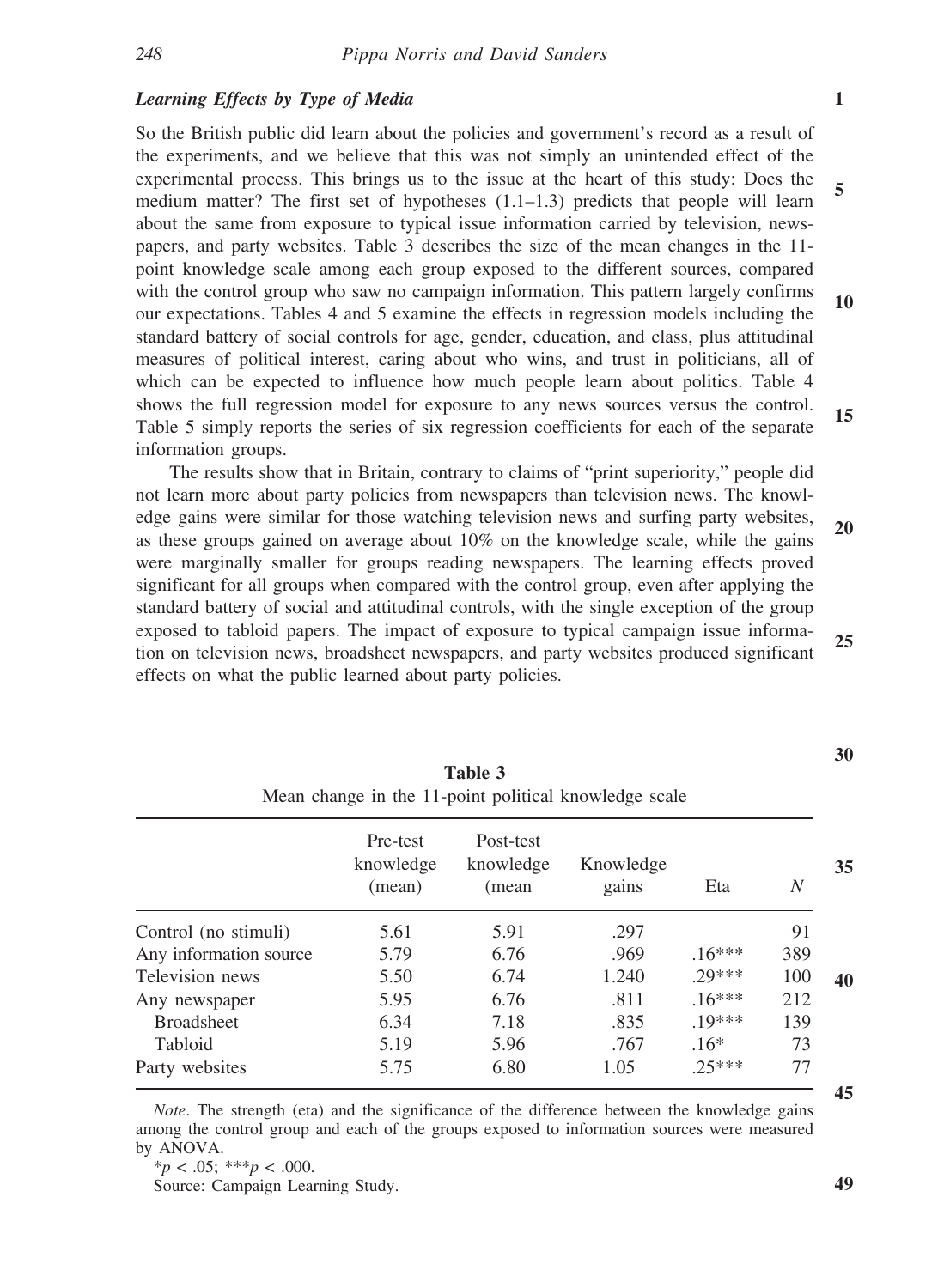#### *Message or Medium? 249*

# **Table 4** Full regression model of campaign learning

|                                                | B       | SЕ   | β                    |           |
|------------------------------------------------|---------|------|----------------------|-----------|
| Control                                        |         |      |                      | 5         |
| Age (years)                                    | .005    | .004 | .05 $(ns)$           |           |
| Gender (male)                                  | $-.151$ | .138 | $-.05$ ( <i>ns</i> ) |           |
| Education (graduate)                           | .596    | .172 | $.16***$             |           |
| Class (ABC1)                                   | .131    | .152 | .04 $(ns)$           | <b>10</b> |
| Ethnicity (White)                              | .335    | .172 | $.09*$               |           |
| Pre-test political interest (4-point scale)    | .014    | .082 | .01 $(ns)$           |           |
| Pre-test care who wins (10-point scale)        | .004    | .032 | $.01$ ( <i>ns</i> )  |           |
| Pre-test trust in politicians (10-point scale) | .086    | .030 | $.13**$              |           |
| Pre-test knowledge scale (11-point scale)      | $-.316$ | .032 | $-49***$             | 15        |
| Media stimuli                                  |         |      |                      |           |
| Exposure to any information source             | .653    | .173 | $.16***$             |           |
| Constant                                       | 1.262   |      |                      |           |
| Adjusted $R^2$                                 | .233    |      |                      | 20        |

*Note*. OLS regression models were used, with the pre- to post-test change in the 11-point knowl-edge scale as the dependent variable. For the items in the knowledge scale, see Table 1. The figures represent the unstandardized coefficients (B), standard errors, and standardized coefficients (β). The exposure to any information source variable is coded as a dummy (exposure =  $1/$ )  $control = 0$ ).

\**p* < .05; \*\**p* < .01; \*\*\**p* < .000. *Source*: Campaign Learning Study.

| Type of information source         | B    | SE   | ß                    | $R^2$ | $N \circ f$<br>group<br>control |
|------------------------------------|------|------|----------------------|-------|---------------------------------|
| Any information source vf. control | .653 | .173 | $.16***$             | .233  | $389 + 91$                      |
| TV news vs. control                | .790 | .220 | $.25***$             | .221  | $100 + 91$                      |
| Any newspaper vs. control          | .517 | .178 | $.161**$             | .176  | $212 + 91$                      |
| Broadsheet paper vs. control       | .601 | .185 | $.205***$            | .200  | $139 + 91$                      |
| Tabloid paper vs. control          | .327 | .231 | $.114$ ( <i>ns</i> ) | .119  | $73 + 91$                       |
| Party website vs. control          | .792 | .247 | $.256***$            | .200  | $77 + 91$                       |

# **Table 5** Six regression models predicting campaign learning

*Note*. OLS regression models were used, with the pre-post mean change in the 11-point knowledge scale as the dependent variable. For the items in the knowledge scale, see Table 1. The figures represent the unstandardized coefficients (B), standard errors, and standardized coefficients (β). The media stimuli are all coded as a dummy (exposure = 1/control = 0). The models include the controls shown in Table 4 for age (years), gender (male), education (graduate), ethnicity (White), class (ABC1), and pre-test political interest, care who wins, trust in politicians, and political knowledge.

\*\**p* < .01; \*\*\**p* < .000.

*Source*: Campaign Learning Study.

**25**

**1**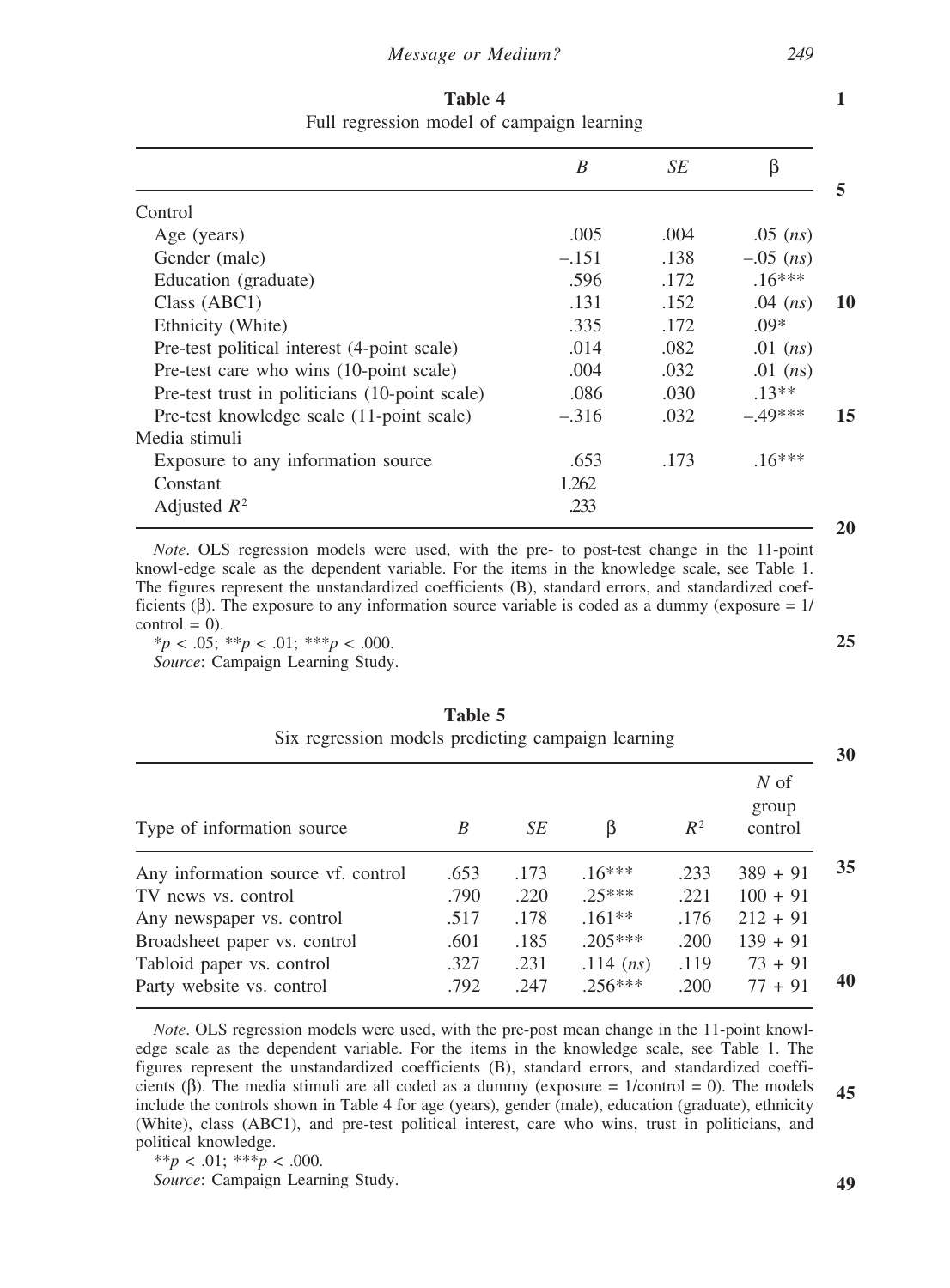#### *Learning Among Types of Voters*

**5 10 15** Did different types of voters respond differently to these experiments? We had anticipated that this would be the case if prior levels of knowledge influenced further learning. The classification of voters did confirm that there were large knowledge gaps in the pre-test measure, prior to exposure to the information stimuli. The results in Table 4 show that the strongest learning effects were among those who started off least knowledgeable about party politics, reducing but not wholly closing the size of the knowledge gap in the post-test survey. Similar patterns were replicated across the model estimates in Table 5, confirming Hypothesis 2.1. Figure 1 shows this result most dramatically, comparing mean gains in knowledge across the pre-test knowledge scale, without any prior social controls. The pattern shows a strong slope among those given information stimuli in the experiments, with gains of between two and three points on the knowledge scale for those who started off least informed, while in contrast the most knowledgeable made no gains and even fell modestly (due perhaps to boredom induced by overexposure to familiar campaign news?).

**20** We had also hypothesized that the type of media might interact with the type of voters, with the tabloid issue coverage proving most accessible among those with low cognitive skills and prior knowledge, generating larger learning effects for this group than reading broadsheets. In fact, although the size of the groups is small, the learning effects among the "know-nothings" were slightly larger following reading broadsheet than tabloid papers (see Table 6). The net effect of exposure to campaign information was therefore strongest on the "know-nothings" who, by the end, eventually turned into at least "know-somethings," although as the result of a single experiment not surprisingly

> 3 **30**  $\overline{c}$ Mean 11-point knowledge scale  $\mathbf{1}$ **35**  $\mathbf 0$ Groups  $-1$ Control group **40**  $-2$ Any information  $1.0$  $2.0$  $3.0$  $4.0$  $5.0$  $9.0$  $10.0$  $11.0$  $6.0$  $7.0$  $8.0$

Pre-test 11-point knowledge scale

**49 Figure 1.** Who learns? Data reflect learning on the 11-point knowledge scale by level of original (pre-test) knowledge. The knowledge scales were constructed from the items in Table 1. The control group ( $N = 91$ ) was shown no campaign news. The other group ( $N = 389$ ) was shown campaign information on TV news, broadsheet or tabloid newspapers, or party websites. (*Source*: Campaign Learning Study.)

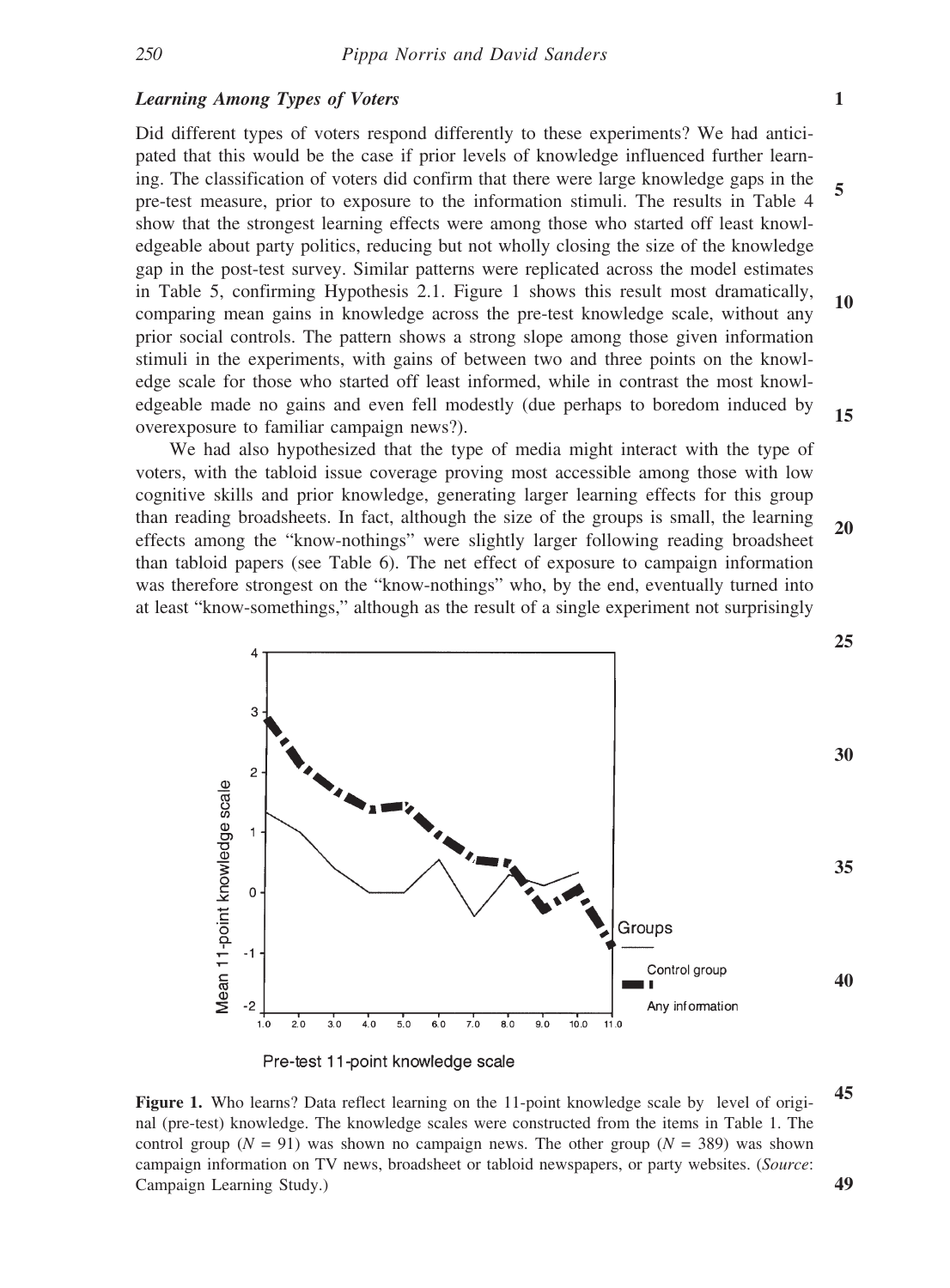**1**

|                        | Pre-test<br>knowledge<br>(mean) | Post-test<br>knowledge<br>(mean) | Knowledge<br>gains | Eta    | N  |
|------------------------|---------------------------------|----------------------------------|--------------------|--------|----|
| Control (no stimuli)   |                                 |                                  |                    |        |    |
| Low prior knowledge    | 2.67                            | 3.25                             | .593               |        | 27 |
| Higher prior knowledge | 6.86                            | 7.03                             | .172               |        | 64 |
| Broadsheet newspapers  |                                 |                                  |                    |        |    |
| Low prior knowledge    | 2.97                            | 4.66                             | 1.686              |        | 30 |
| Higher prior knowledge | 7.48                            | 8.02                             | .548               | $.19*$ | 43 |
| Tabloid newspapers     |                                 |                                  |                    |        |    |
| Low prior knowledge    | 2.80                            | 4.10                             | 1.300              |        | 30 |
| Higher prior knowledge | 6.86                            | 7.25                             | .395               | $.16*$ | 43 |

| Table 6                                                    |  |  |  |  |  |  |
|------------------------------------------------------------|--|--|--|--|--|--|
| Learning effects from newspapers among the "know-nothings" |  |  |  |  |  |  |

*Note*. "Know-nothings" had low prior political knowledge, defined here as groups that had 3 or fewer correct answers on the pre-test 11-point knowledge scale.

 $*_{p}$  < .05.

*Source*. Campaign Learning Study.

they failed to catch up to those with greater reservoirs of political awareness. The results fail to confirm our prior expectations in Hypotheses 2.2 and 2.3 that different types of newspapers would best serve different types of voters.

**30** Were these transient gains in awareness, or did the effects persist? To check this, we used the daily rolling call back surveys among the subgroup willing to participate in a short telephone interview between 2 and 18 days after the original experiment. Rather than administering the whole 11-point knowledge scale, we restricted the call back to testing just the five items on party policies. The results in Table 7 show the call back knowledge of the mean scale of party policy and the decay in knowledge since the posttest. The results suggest that once learned, there was little decay in awareness. The

**Table 7**

| Table 7<br>Decay in 5-point policy knowledge scale |                                          |                                  |    |    |
|----------------------------------------------------|------------------------------------------|----------------------------------|----|----|
| Days after<br>experiments                          | Call back knowledge<br>of party policies | Change post-test<br>to call back | N  |    |
| $1 - 3$                                            | 3.61                                     | 0.01                             | 65 | 40 |
| $4 - 6$                                            | 3.28                                     | $-0.17$                          | 46 |    |
| $7 - 9$                                            | 3.12                                     | $-0.16$                          | 31 |    |
| $10 - 12$                                          | 3.22                                     | $-0.04$                          | 27 |    |
| $13 - 18$                                          | 3.56                                     | 0.01                             | 20 | 45 |

*Note*. Rolling call back surveys were conducted daily among a subgroup of 201 participants. Knowledge of party policies was gauged on a 5-point scale. See Table 1 for details of the items.

*Source*. Campaign Learning Study.

**20**

**25**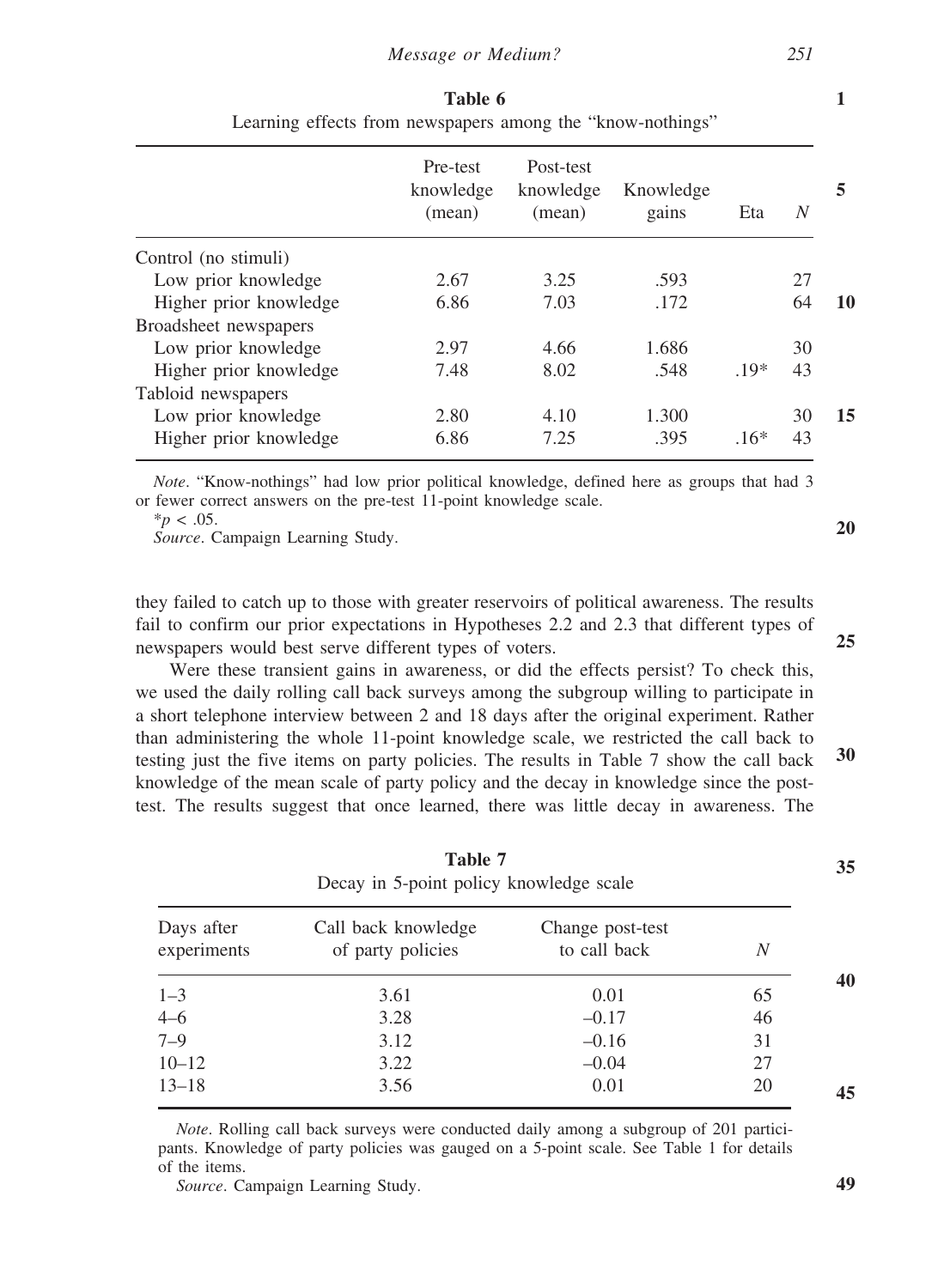**1** changes are illustrated in Figure 2, showing a pattern of trendless fluctuations in the **5 10** daily call back, rather than a secular slide. Of course, because the experiments were conducted in the midst of a real general election campaign, with issues being discussed in all of the news media coverage, it is entirely possible that participants subsequently were exposed to information that reinforced at least some of what they had learned in the experiments. Certainly the election coverage continued to debate the issues of fiscal policy, the Euro, and asylum seekers, even if there was little, if any, coverage of some other issues such as baby bonds during the remainder of the campaign. The experiments could also have "primed" participants to be more aware of the election. Whatever the reason, far from any progressive weakening, it appears that the effects of our modest experimental stimuli continued for some days after the event.

# **Conclusions and Discussion**

**15 20** The question of the educational functions of election campaigns has been subject to extensive scrutiny. The bulk of the research in recent decades has been American, and this has usually, although not always, pointed toward the superior role of the print media as channels of information rather than television news. Different reasons have been offered to explain the impact of print and television news on political knowledge, commonly focusing upon the characteristics of textual and audiovisual stimuli and the common journalistic practices associated with each mode. Yet, we suggest that these claims have often confounded analysis of the medium of transmission with analysis of *the typical content of that medium within a particular society*. We theorize that the structure



**49 Figure 2.** Decay in knowledge of party policies. Rolling call back surveys were conducted daily among a subgroup of 201 participants. Knowledge of party policies was gauged on a 5-point scale. Shown is the mean change in the percentage of respondents exposed to campaign information from any news source who could correctly identify the party advocating each policy in call back interviews. See Table 1 for details of the items. (*Source*: Campaign Learning Study.)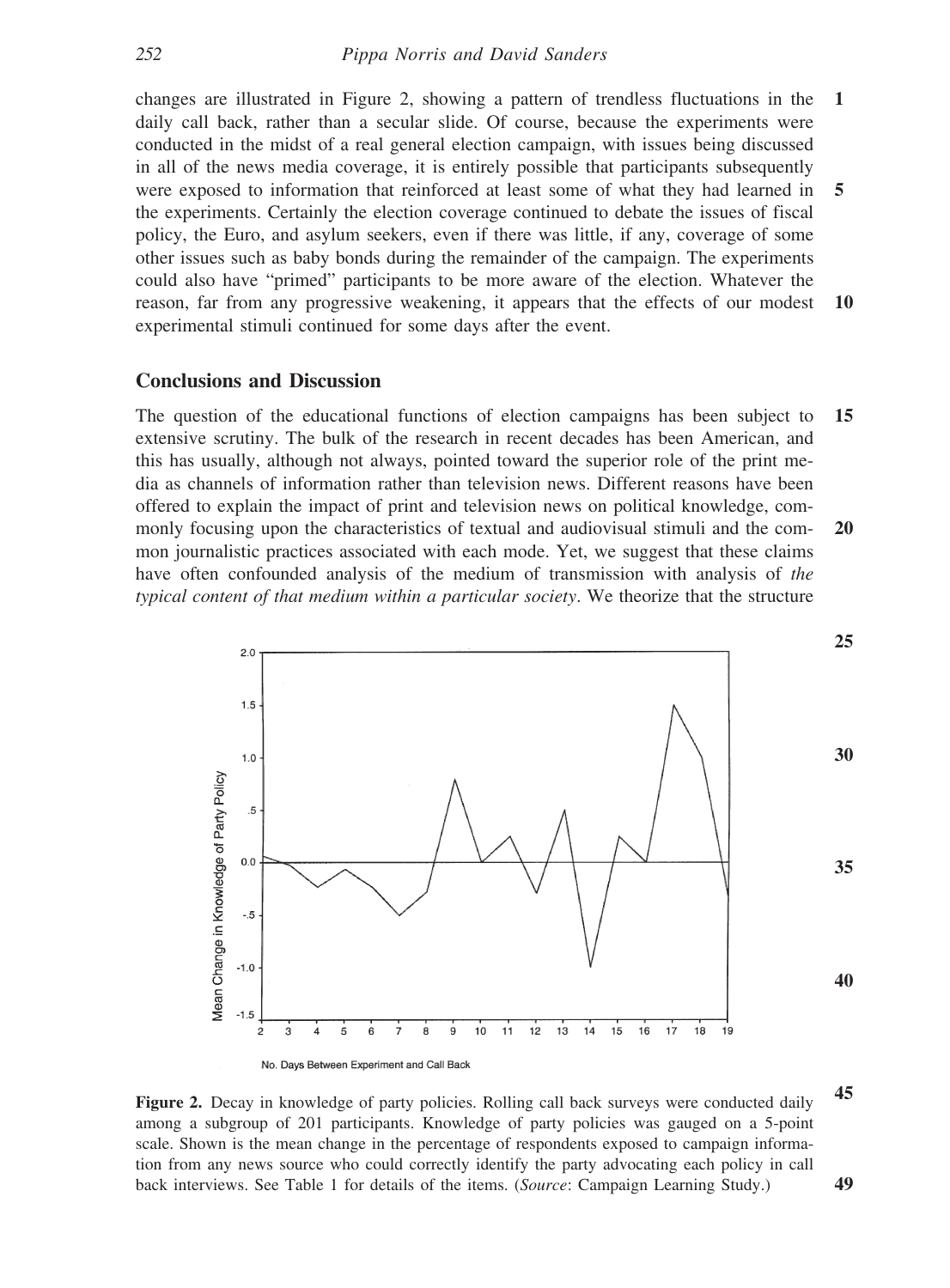**1 5** of the news industry can have an important impact upon the typical contents of the major information sources like television news, newspapers, and party websites within each country, and therefore what the electorate can be expected to learn during campaigns from these sources. We sought to test this argument, particularly variations in levels of campaign learning according to the type of media and the prior knowledge of voters in the context of the last British election campaign. The major conclusions from this study are as follows.

- **10 15 20** 1. *Campaign learning did occur.* In the midst of the June 2001 British general election, despite extensive political news available on radio, television, current affairs programs, newspaper supplements, and the Internet, about half the public appeared unaware about some of the key issue features in party political debates, such as the stance of the Conservatives toward the Euro and their promise to cut taxes. Nevertheless, after relatively brief exposure to more information about these issues, interspersed by other election and non-election news, the public's issue knowledge rose significantly on eight out of eleven items. Moreover, controls monitoring changes in knowledge with items where no information was provided in the experiments demonstrated that this was not merely an unintended effect or artifact of experimental conditioning. The increase in awareness of party policies persisted after the experiments, with minimal decay, for the period monitored by the call back study.
- 2. *Campaign learning was similar among different media.* People learned as much from exposure to television news and party websites as from newspapers (confirming Hypotheses 1.1, 1.2, and 1.3), lending no support to the claims of print superiority.
- **25 30** 3. *Campaign learning was greatest among the least informed*. The learning gains were strongest among those who were least knowledgeable prior to the experiments (confirming Hypothesis 2.1), thereby closing the knowledge gap found in the pre-test measures. Nevertheless, the less knowledgeable gained as much or more from reading broadsheet as tabloid newspapers, contradicting our expectations (Hypotheses 2.2 and 2.3) that there would be an interaction effect between the type of media and type of voter.

**35 40 45 49** We argued earlier that any differences in campaign learning from exposure to different information sources can be attributed to *the mode of transmission*, the *common journalistic practices* associated with each mode, or the *typical contents of news carried by different media within each society*. If we can extrapolate from these results more broadly, they suggest that the third claim seems most convincing. Any evidence of "print superiority" in the United States probably reflects the typical contents of the news industry in America, rather than the inherent benefits of textual over audiovisual modes of transmission, or even universal differences between news and current affairs coverage in newspapers and television. Of course, the contrasts between claims of print superiority reported by many U.S. studies and the findings presented here could be attributed to differences in research design, especially given the complexities of measuring political knowledge and the contrasts often found between survey-based and experimental research (Hovland, 1959). But it seems reasonable to suggest (although it cannot be proved in the absence of strictly comparative experimental data) that our results differ from many comparable American studies at least in part because of the typical campaign coverage provided by the public service tradition of television news (permeating both the BBC *and* ITV) and the existence of a mass tabloid market in Britain.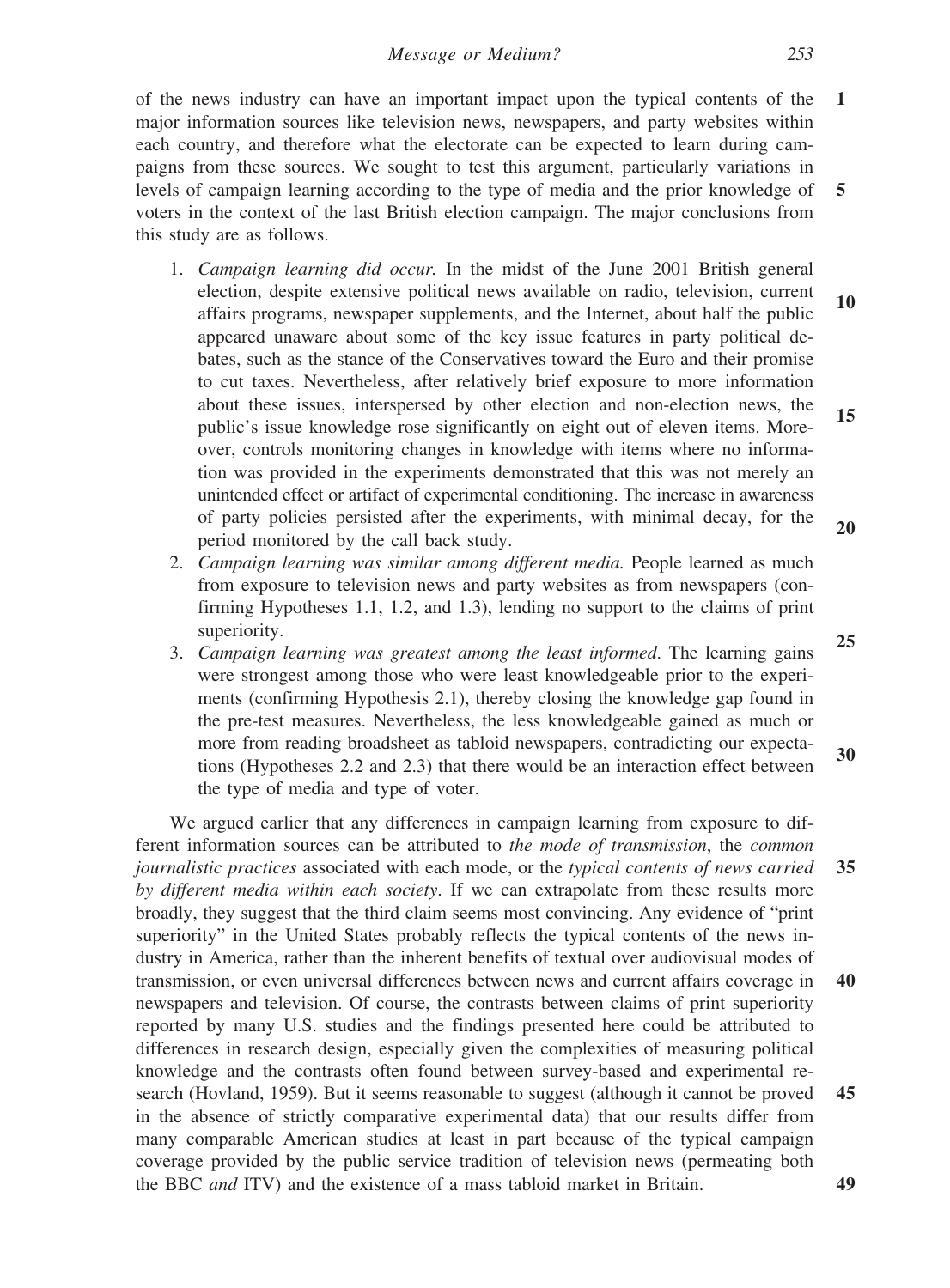**1 5 10** Moreover, more generally there is both bad news and good news for those concerned, like John Stuart Mill, about the capacity of election campaigns to raise civic engagement and public awareness in democratic societies. We can conclude that despite the barrage of political commentary and election news, and the efforts by parties to convey their core message during the general election, in the pre-test survey the British public remained unaware of many basic issues at the heart of the campaign. But although many electors are "know-nothings," or at least "know-littles," under certain conditions, when exposed to more information, the evidence shows that the public *can* learn, quite a lot, quite rapidly, and from television news, party websites, *and* newspapers. The effects of campaign learning were especially strong for those who proved poorly informed prior to the experiments. This suggests that in election campaigns, public service television can indeed still service the public. The real challenge for journalists, broadcasters and politicians—indeed, the challenge for civic engagement in general —is how to achieve this transformation in real life.

**15**

**40**

**49**

# **References**

- Althaus, S. L., & Tewksbury, D. (2000). Patterns of Internet and traditional news media use in a networked community. *Political Communication, 17,* 21–45.
- **20** Bennett, S. (1988). Know-nothings revisited—The meaning of political ignorance today. *Social Science Quarterly, 69,* 476–490.
- Bennett, S. (1989). Trends in American political information, 1967–1987. *American Politics Quarterly*, *17,* 422–435.
- Bennett, S. E., Flickinger, R. S., Baker, J. R., Rhine S. L., & Bennett. L. M. (1996). Citizens' knowledge of foreign affairs. *Harvard International Journal of Press-Politics, 1,* 1–29.
- **25** Bimber, B. (1999). The Internet and citizen communication with government: Does the medium matter? *Political Communication, 16,* 409–428.
- Blumler, J. G., & McQuail, D. (1968). *Television in politics: Its uses and influence.* London: Faber & Faber.
- **30** Brians, C. L., & Wattenberg, M. (1996). Campaign issue knowledge and salience: Comparing reception from TV commercials, TV news, and newspapers. *American Journal of Political Science, 40,* 172–193.
- Brown, K. (1978). A comparison of factual recall from film and print stimuli. *Journalism Quarterly, 55,* 350–353.
- Chaffee, S. H., & Frank, S. (1996). How Americans get political information: Print versus broadcast news. *Annals of the American Academy of Political and Social Science, 546,* 48–58.
- **35** Chaffee, S. H., & Kanihan, S. F. (1997). Learning politics from the mass media. *Political Communication*, *14*, 421–430.
- Chaffee, S. H., & Schleuder, J. (1986). Measurement and effects of attention to media news. *Human Communication Research, 13,* 76–107.
- Chaffee, S. H., Zhao, X. S., & Leshner, G. (1994). Political knowledge and the campaign media of 1992. *Communication Research, 21*, 305–324.
- Clark, R. E. (1983). Reconsidering research on learning from the media. *Review of Educational Research, 53,* 445–459.
- Culbertson, H., & Stempel, G. H. III. (1986). How media use and reliance affect knowledge level. *Communication Research*, *13,* 579–602.
- **45** Davis, R., & Owen. D. (1998). *New media and American politics.* New York: Oxford University Press.
- Deacon, D., Golding, P., & Billig. M. (2001). Press and broadcasting. In P. Norris (Ed.), *Britain Votes 2001*. Oxford, England: Oxford University Press.
- Defleur, M. I., Davenport, L., & Cronin. M. (1992). Audience recall of news stories presented by newspaper, computer, television and radio. *Journalism Quarterly, 69*, 1010–1022.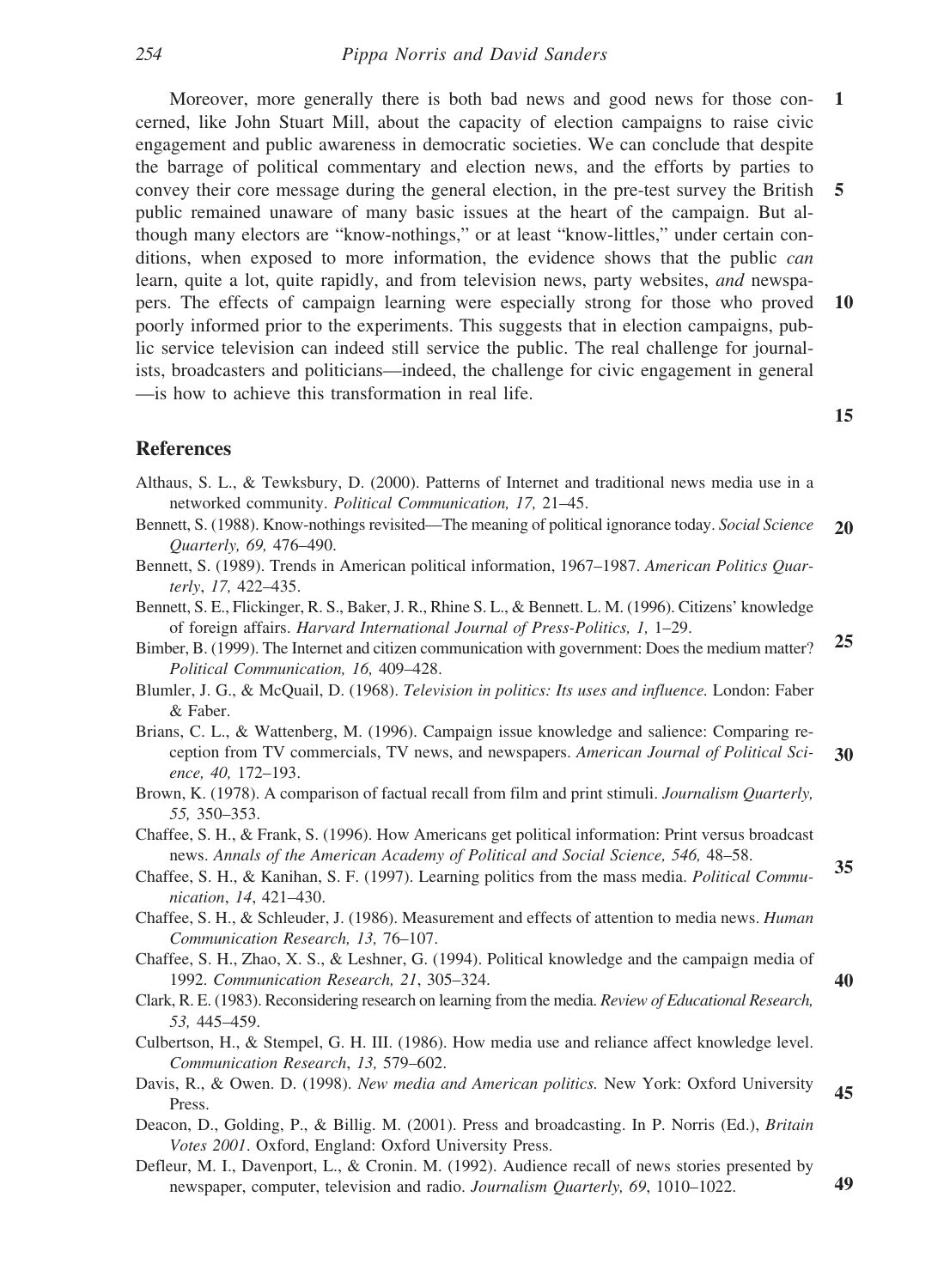- Delli Carpini, M. X., & Keeter, S. (1996). *What Americans know about politics and why it matters.* New Haven, CT: Yale University Press.
- Delli Carpini, M. X., & Keeter, S. (1991). Stability and change in the United States public's knowledge of politics. *Public Opinion Quarterly, 55,* 583–612.
- **5** Delli Carpini, M. X., & Keeter, S. (1993). Measuring political knowledge—Putting first things first. *American Journal of Political Science, 37*, 1179–1206.
- Dutwin, D. (2000). Knowledge in the 2000 primary elections. *Annals of the American Academy of Political and Social Science, 572,* 17–25.
- Eveland, W. P., & Dunwoody, S. (2001). User control and structural isomorphism or disorientation and cognitive load? Learning from the web versus print. *Communication Research, 28,* 48–78.
- **10** Eveland, W. P., & Scheufele, D. A. (2000). Connecting news media use with gaps in knowledge and participation. *Political Communication*, *17*, 215–237.
- Fallows, J. (1996). *Breaking the news: How the media undermine American democracy*. New York: Pantheon.
- Furnham, A., & Gunter, B. (1989). The primacy of print: Immediate cued recall of news as a function of the channel of communication. *Journal of General Psychology, 116,* 305–310.
- Furnham, A., Proctor, E., & Gunter, B. (1990). Remembering science: The recall of factual information as a function of the channel of communication. *Applied Cognitive Psychology*, *4,* 203–212.
- Gabler, N. (1998). *Life: The movie*. New York: Knopf.
- Graber, D. (1988). *Processing the news: How people tame the information tide.* White Plains, NY: Longman.
- **20** Graber, D. (1994). Why voters fail information tests: Can the hurdles be overcome? *Political Communication, 11*, 331–346.
- Graber, D. (2001). *Processing politics: Learning from television in the Internet age.* Chicago: University of Chicago Press.
- Gunter, B., Furnham, B., & Gietson, G. (1984). Memory for the news as a function of the channel of communication. *Human Learning*, *3,* 265–271.
- Gunter, B., Sancho-Aldridge, J., & Winstone, P. (1994). *Television and the public's view, 1993*. London: John Libbey.
- Gunter, B. (1987). *Poor reception: Misunderstanding and forgetting news.* Hillsdale, NJ: Lawrence Erlbaum.
- **30** Guo, Z. S., & Moy, P. (1998). Medium or message? Predicting dimensions of political sophistication. *International Journal of Public Opinion Research, 10*, 25–50.
- Holtz-Bacha, C., & Norris, P. (2001). "To entertain, inform, and educate": Still the role of public television in the 1990s? *Political Communication*, *18*, 123–140.
- Hovland, C. I. (1959). Reconciling conflicting results derived from experimental and survey studies of attitude-change. *American Psychologist, 14*, 8–17.
- **35** Hyman, H., & Sheatsley, P. (1947). Some reasons why information campaigns fail. *Public Opinion Quarterly*, *11,* 412–423.
- Iyengar, S., & Simon. A. F. (2000). New perspectives and evidence on political communication and campaign effects. *Annual Review of Psychology, 51,* 149–169.
- Jennings, M. (1996). Political knowledge over time and across generations. *Public Opinion Quarterly, 60*, 228–252.
- **40** Johnson, T. J. et al. (1999). Doing the traditional media sidestep: Comparing the effects of the Internet and other nontraditional media with traditional media in the 1996 presidential campaign. *Journalism & Mass Communication Quarterly, 76,* 99–123.
- Just, M. R., Crigler, A. N., Alger, D. E., Cook, T. E., Kern, M., & West, D. M. (1996). *Crosstalk*: *Citizens, candidates and the media in a presidential campaign*. Chicago: University of Chicago Press.
- Kuklinski, J. H., Quirk, P. I., Jerit, J., Schwieder, D., & Rich, R. F. (2000). Misinformation and the currency of democratic citizenship. *Journal of Politics 62*, 790–816.
- Lazarsfeld, P. F., Berelson, B., & Gaudet, H. (1944). *The people's choice: How the voter makes up his mind in a presidential campaign.* New York: Columbia University Press.

**1**

**15**

**25**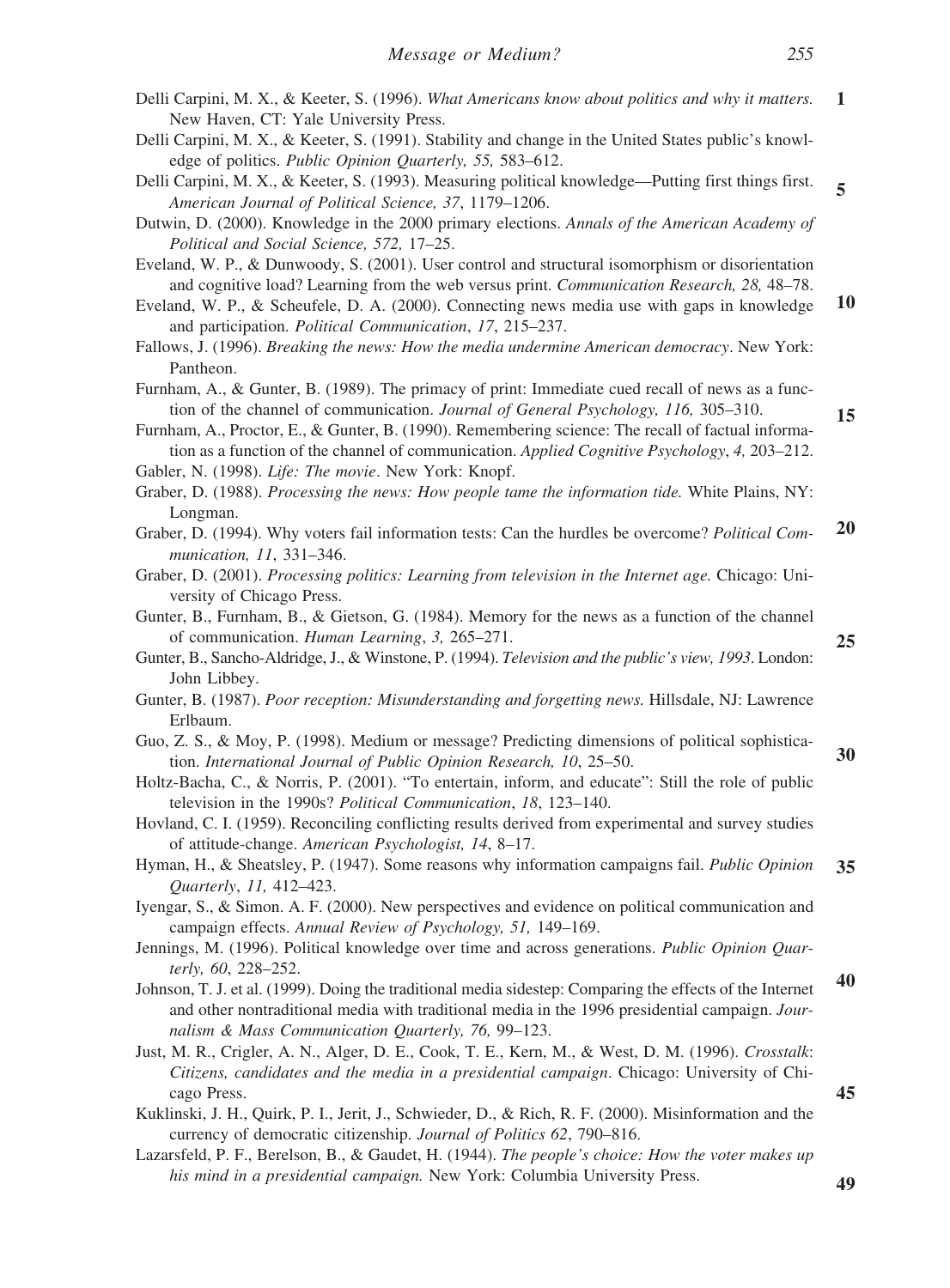- **1** Lodge, M., Steenberger, M. R., & Brau, S. (1995). The responsive voter: Campaign information and the dynamics of candidate evaluation. *American Political Science Review*, *89,* 309–326.
- Lupia, A. (1994). Shortcuts versus encyclopedias—Information and voting behavior in California insurance reform elections. *American Political Science Review, 88,* 63–76.
- **5** Lupia, A., & McCubbins, M. D. (1998). *The democratic dilemma*. Cambridge, England: Cambridge University Press.
- Martinelli, K. A., & Chaffee, S. (1995). Measuring new-voter learning via three channels of political information. *Journalism & Mass Communication Quarterly, 72,* 18–32.
- McLeod, J. M., Scheufele, D. A., & Moy, P. (1999). Community, communication, and participation: The role of mass media and interpersonal discussion in local political participation. *Political Communication, 16,* 315–336.
- McLuhan, M. (1964). *Understanding media*. New York: American Library.
- McQuail, D. (1997). *Audience analysis*. London: Sage.
- Miller, W. L. (1991). *Media and voters.* Oxford, England: Clarendon Press.
- Mondak, J. J. (1995). Newspapers and political awareness. *American Journal of Political Science, 39,* 513–527.
- Mondak, J. J. (2001). Developing valid knowledge scales. *American Journal of Political Science*, *45,* 224–238.
- Neuman, W. R. (1974). Political knowledge—Comparison of impact of print and broadcast news media. *Public Opinion Quarterly, 38,* 444–445.
- **20** Neuman, W. R., Just, M. R., & Crigler, A. N. (1992). *Common knowledge*. Chicago: University of Chicago Press.
- Newton, K. (1997). Politics and the news media: Mobilisation or videomalaise? In R. Jowell, J. Curtice, A. Park, K. Thomson, & L. Brook (Eds.), *British social attitudes: The 14th report*, 1997/8. Aldershot: Ashgate.
- Norris, P., Curtice, J., Sanders, D., Scammell, M., & Semetko, H. (1999). *On message*. London: Sage.
- Norris, P. (2000). *A virtuous circle: Political communication in post-industrial democracies.* New York: Cambridge University Press.
- Norris, P. (2001a). *Digital divide: Civic engagement, information poverty and the Internet worldwide*. New York: Cambridge University Press.
- Norris, P. (2001b). Apathetic landslide. In P. Norris (Ed.), *Britain votes, 2001.* Oxford: Oxford University Press.
- Patterson, T. (1993). *Out of order*. New York: Knopf.
- Pettey, G. R. (1988). The interaction of the individual's social environment, attention and interest, and public affairs media use on political knowledge holding. *Communication Research, 15,* 265– 281.
- Pfau, M., & Eveland, W. P. (1996). Influence of traditional and non-traditional news media in the 1992 election campaign. *Western Journal of Communication, 60,* 214–232.
- Popkin, S. (1994). *The reasoning voter*. Chicago: University of Chicago Press.
- Price, V., & Czilli, E. I. (1996). Modeling patterns of news recognition and recall. *Journal of Communication, 46,* 55–78.
- Price, V., & Zaller, J. (1993). Who gets the news—Alternative measures of news reception and their implications for research. *Public Opinion Quarterly, 57,* 133–164.
- **40** Robinson, J. R., & Levy, M. (1986). *The main source: Learning from television news*. Beverley Hills, CA: Sage.
- Robinson, M. (1976). Public affairs television and the growth of political malaise. *American Political Science Review, 70,* 409–432.
- **45** Sanders, D., & Pippa, N. (1998). Does negative news matter? The effects of television news on party images in the 1997 British general election. In C. Pattie et al. (Eds.), *British elections and parties yearbook*, 1998. London: Frank Cass.
- Seymour-Ure, C. (1996). *The British press and broadcasting since 1945.* Oxford, England: Blackwell.
- Sniderman, P., Brody, R., & Tetlock, P. (1992). *Reasoning and choice: Explorations in political psychology*. New York: Cambridge University Press.

**15**

**10**

**25**

**30**

**35**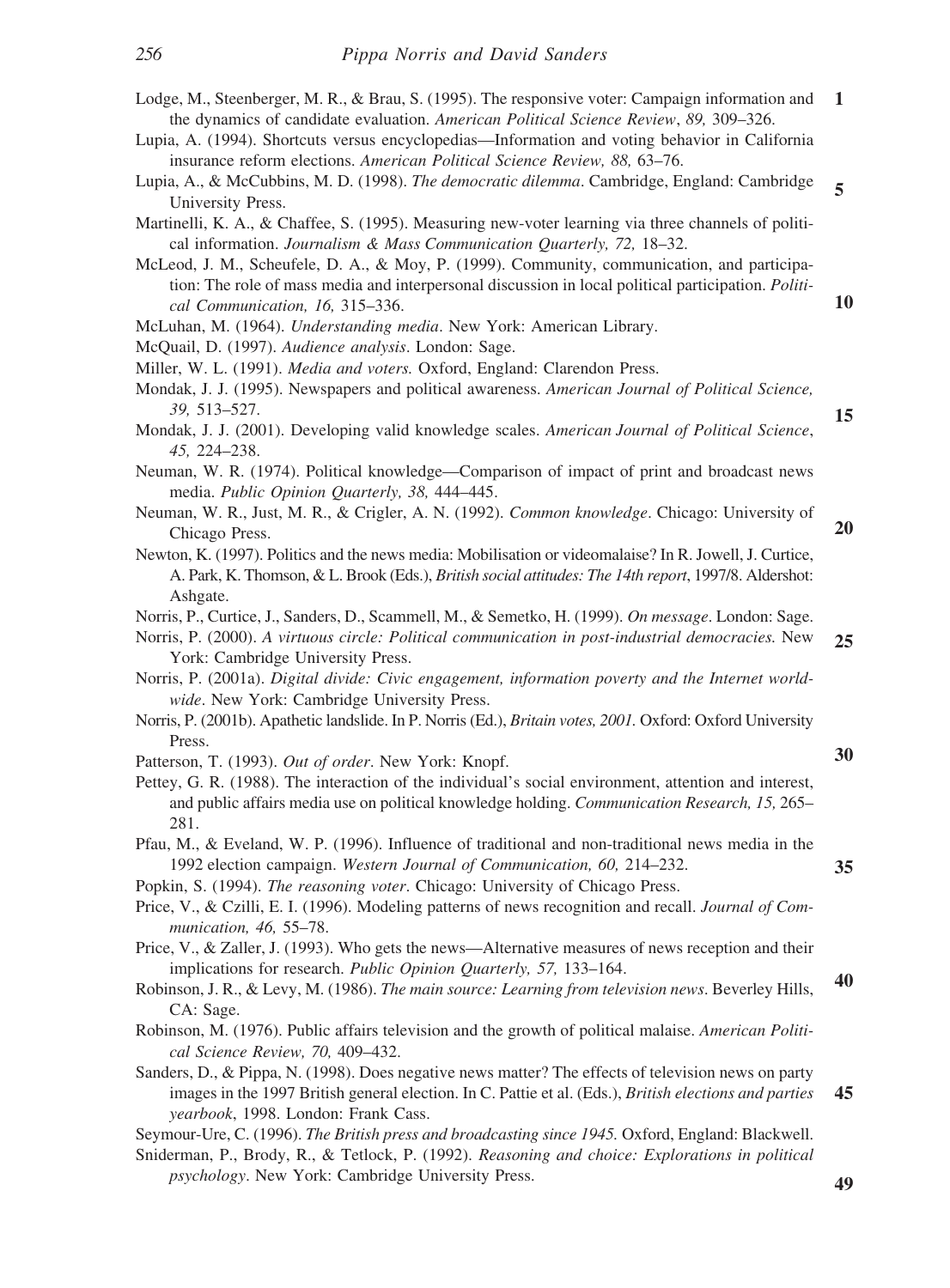Stauffer, J., Frost, R., & Rybolt, W. (1981). Recall and learning from broadcast news: Is print better? *Journal of Broadcasting*, *25,* 253–262.

- Tewksbury, D. (1999). Differences in how we watch the news—the impact of processing goals and expertise on evaluations of political actors. *Communication Research 26,* 4–29.
- **5** Tewksbury, D., & Althaus, S. (2000). Differences in knowledge acquisition among readers of the paper and online versions of a national newspaper. *Journalism & Mass Communication Quarterly, 77,* 457–479.
- Tichenor, P. J., Donohue, G. A., & Olien, C. N. (1970). Mass media and the differential growth of knowledge. *Public Opinion Quarterly*, *34,* 158–170.
- Trenaman, J. S., & McQuail, D. (1959). *Television and the public image*. London: Methuen.
- **10** Weaver, D. (1996). What voters learn from media. *Annals of the American Academy of Political and Social Science, 546,* 34–47.
- Wilson, C. E. (1974). The effect of medium on loss of information. *Journalism Quarterly*, *51,* 111– 115.

Zaller, J. (1993). *The nature and origins of mass opinion*. New York: Cambridge University Press.

**20 25 30 35 40** Experimental Greater London participants, population June 2001 1991 Difference (%)  $(\%)$  (%) Gender Men  $55.1$ Women 44.9 Tenure Owner occupiers  $60.9$   $58.2$   $+2.7$ Rent privately 21.2 11.4 +9.8 Rent: Housing Association 5.2 5.2 0 Rent: LA/New Town 12.7 23.5 – 10.8 Ethnicity White  $80.8$   $80.6$   $+0.2$ Black  $8.3$   $7.8$   $+0.5$ Asian 8.5 7.4 +1.1 Other 2.4 4.1 – 1.7 Social class Middle class  $(ABC1)$  58.1 59.1 –1.0 Working class (C2DE)  $41.9$   $40.9$   $+1.0$ 1997 Vote Lab  $1997$  54.8 53.1  $+1.7$ Con 1997 31.3 31.4 – 0.1 LibDem 1997 13.7 15.0 – 1.3

**Appendix A: Demographic Profile of Participants**

**45** *Note*. Information about the Greater London population is derived from the 1991 census. This limits strict comparability, for example with the growth of council house sales during the last decade. The 1997 vote for the three major parties is based on analysis of British Parliamentary Constituencies compared with recalled vote in the previous election, excluding nonvoters and others. Quotas were employed by the fieldwork company in the initial selection of participants to match their background against the characteristics of Greater London population.

*Source*: Campaign Learning Study.

**1**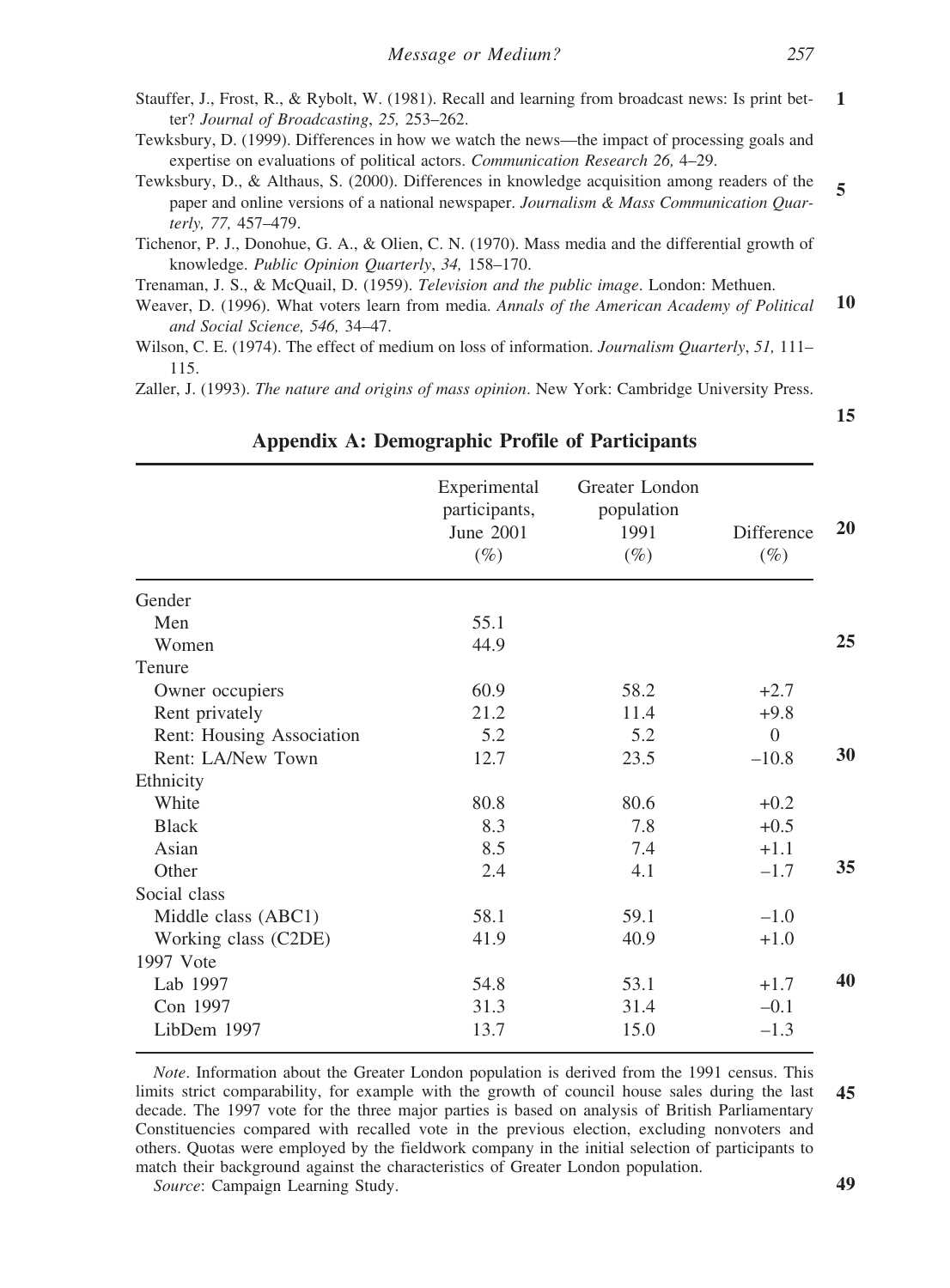# **Appendix B: Selection of Political Stimulus Materials**

Materials were selected on the basis of two decision rules:

**5 10** 1. We decided to use a selection of "real" campaign materials, chosen from actual news stories, party web items, and election broadcasts, to maximize the ability to generalize from the results of the experiments to the actual exposure to these sources of campaign information experienced by the electorate during the general election. Accordingly, although we rearranged the order of the items and stories, we did not choose to edit or otherwise manipulate their contents or style. For example we decided not to use a transcript from the TV news to create dummy "artificial" newspaper stories, because we felt that such a manipulation of the contents would have improved experimental equivalence but at the cost of being unable to generalize from the artificial stories to the "real" world of print journalism.

**15** 2. We decided to present each participant with 30 minutes worth of functionally equivalent information about the issues being tested in each of the different media under comparison, interspersed with other typical materials to disguise the purpose of the experiments and reduce conditioning, so that participants would encounter similar but not identical opportunities for campaign learning.

**20**

**40**

**1**

### *TV News*

**25 30 35** The compilation of television news stories was chosen to represent a "typical" evening news program during the campaign. We drew on stories recorded from all of the main news programs on the terrestrial channels in the three months prior to polling day. The videos were edited to follow the same format. This consists of a "sandwich," with 20 minutes of identical, standard nonpolitical footage at the top and at the bottom of each program, such as stories about floods, crime, entertainment, sports, and international news, with one of the different 10-minute experimental video stimuli placed in the middle "core." Respondents were not told which 30-minute video was being shown to which group, or even that different videos were being watched by different groups of respondents. We interspersed selected items from different channels, but all followed similar formats. The transcripts from two of the experimental information items (on baby bonds and the Euro) are given below for illustration. All of the TV news stories on each informational item were similar in terms of presentational style, length, balance of reporter and video footage, use of graphics, deployment of party spokespersons, and other interviews.

# *Newspaper Stories*

**45 49** For comparison across media, similar processes were used to select a sample of broadsheet and tabloid newspaper stories. Stories were selected from a range of national daily newspapers and compiled into a photocopied "booklet." Again the first section of the compilations contained "typical" nonpolitical stories from the newspapers, such as those about entertainment, sports, and the weather, and the middle section consisted of the stories containing the campaign information that was being tested by the experiments. Participants were asked to read the compiled materials for 30 minutes, to make sure that the exposure was equivalent to the TV news experiments. Stories were labeled with their newspaper source, headline, and date. The complete compilation of broadsheet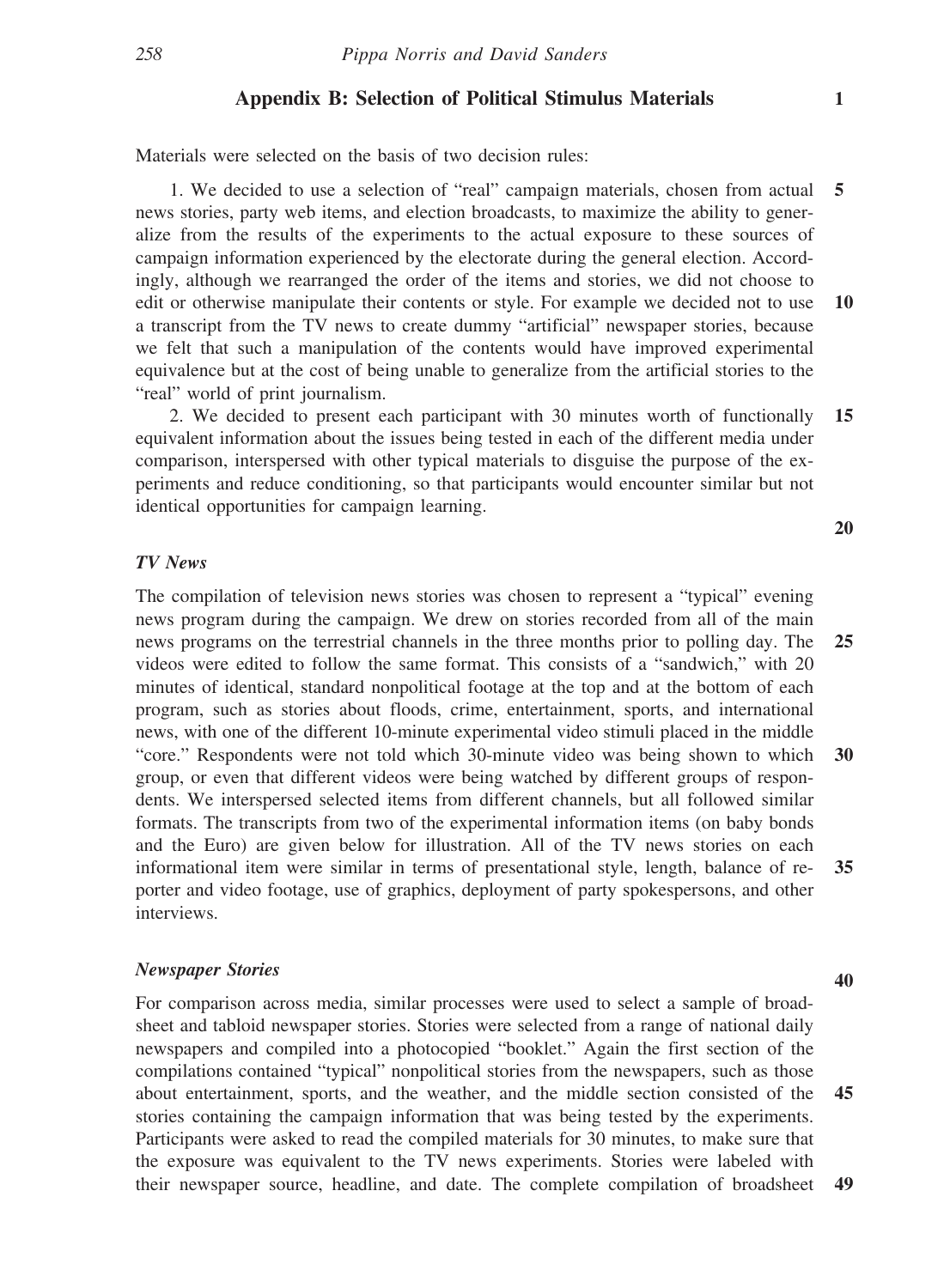items used in the experiments is available at http://ksghome.harvard.edu/~.pnorris.shorenstein.

# *Website*

ksg/data.htm.

**10** A special website was constructed containing selected items downloaded from each of the major party websites during the campaign. The website was shown offline so that participants could only surf the experimental stimulus materials. People were asked to surf the website for 30 minutes. Again the website contained functionally equivalent information about the campaign in general, such as about the leaders and membership in each party, with sections labeled "news," "people," "members," and "issues," alongside information about the particular issues that were being tested. Graphics were included as well as text. The party origin of all items was clearly labeled, with words, graphics, and symbols. The complete website is also available for scrutiny at http://ksghome.harvard.edu/ ~.pnorris.shorenstein.ksg/data.htm.

# *PEBs*

**20** Party political broadcasts were selected which contained information on the same issues, along with other campaign information, choosing functionally equivalent broadcasts by the Labour, Conservative, and Liberal Democrat parties. The footage was not manipulated or edited in any way, so again this represented "real" campaign materials that would have been viewed by the electorate.

# *Informational Items*

For illustration, the transcripts of two of the items that were selected in television news are given below to show the sort of information that was presented to participants. Similar transcripts of all items used in the experiment, along with the questionnaires, are available from the principal investigators.

| <b>Speaker</b>   | Baby bonds transcript (2 min 10 sec)                                                                                                                                                                                                                                                                                                 | <b>Graphic</b>            |           |
|------------------|--------------------------------------------------------------------------------------------------------------------------------------------------------------------------------------------------------------------------------------------------------------------------------------------------------------------------------------|---------------------------|-----------|
| John<br>Suchet   | A scheme to give newborn babies up to £500 to be<br>invested for their future was announced by the<br>government today. The PM said that it would give<br>every child a sound financial platform later in life.<br>But the Tories claim it's a tiny amount compared<br>to recent tax rises. Lauren Taylor reports:                   | Intro                     | 35.<br>40 |
| Lauren<br>Taylor | Flanked by no fewer than three senior Cabinet<br>ministers, the PM announced what Labour sees as one<br>of the big ideas for its election manifesto. Baby Bonds,<br>or Children's Trust Funds, are designed to allow all<br>children to build up a nest egg, with payments from<br>government. Relatives would also be encouraged to | <b>News</b><br>conference | 45        |
|                  | contribute.                                                                                                                                                                                                                                                                                                                          | (Continued on next page)  | 49        |

**5**

**1**

**15**

**25**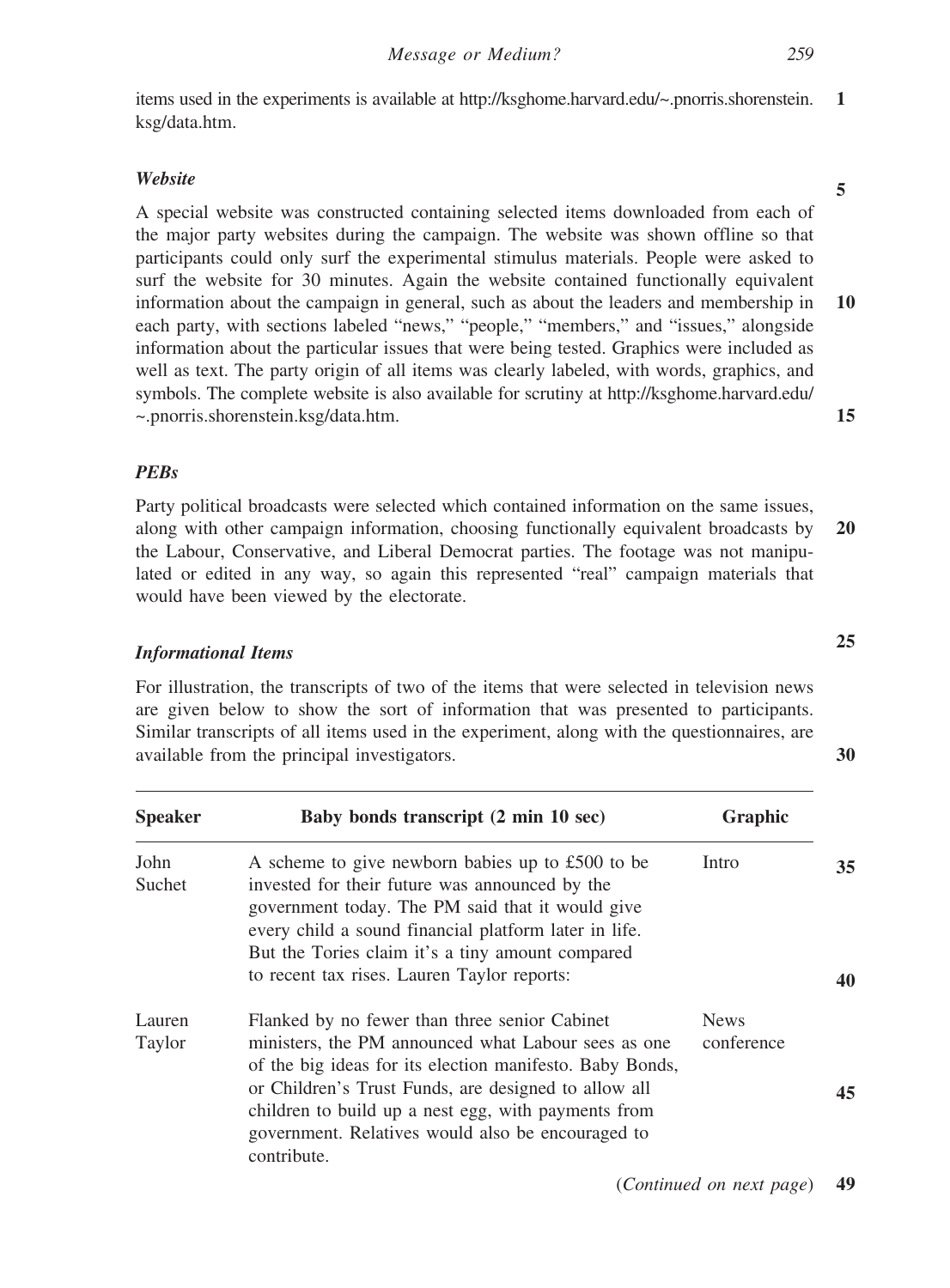| <b>Speaker</b>      | Baby bonds transcript (2 min 10 sec)                                                                                                                                                                                                                                                                                                                     | Graphic                                                     |
|---------------------|----------------------------------------------------------------------------------------------------------------------------------------------------------------------------------------------------------------------------------------------------------------------------------------------------------------------------------------------------------|-------------------------------------------------------------|
| Tony<br>Blair       | By the time they"re ready to start life on their own,<br>every child in every family in every home across the<br>country will have a sound financial platform which could<br>help pay for lifelong learning, for training, owning that<br>first home, or indeed setting themselves up in business.                                                       |                                                             |
| LT                  | The Baby Bonds will be for every child. Those from<br>less well-off families would get £500, followed by<br>3 top-ups of £100, eventually giving them a minimum<br>£800. Babies from better-off families would get £250,<br>with top-ups of £50, amounting to at least £400.                                                                             | Graphic with<br>details of<br>amounts and<br>details of new |
|                     | A young adult now has to pay for many essential<br>services. 18 years ago there were no tuition fees for<br>higher education, and students received grants. Now it<br>costs up to £1,050 per year, and the average graduate<br>leaves with debts of more than £5000. Prescription<br>charges have rocketed: In 1979 they were 45p, now<br>they"re £6.10. |                                                             |
|                     | The opposition are skeptical about the scheme, and its<br>timing.                                                                                                                                                                                                                                                                                        |                                                             |
| Michael<br>Portillo | The money that government gives away isn't govern-<br>ment money, it's people's money. It's the money that<br>they"ve already had to pay to the Chancellor in taxes.                                                                                                                                                                                     | Interview                                                   |
|                     | but I do think that quite a lot of people will be a<br>bit cynical that this rabbit was pulled out of the hat<br>weeks before a likely general election.                                                                                                                                                                                                 | Interview                                                   |
| LT                  | Still to be decided is at what age children could cash in<br>their funds, and the conditions attached to spending the<br>money.                                                                                                                                                                                                                          | Nice child<br>painting to<br>camera                         |
|                     | Ministers believe Baby Bonds would help to create a<br>new savings culture, but they also admit this is all part<br>of changing the welfare state to encourage more self-<br>sufficiency. One charge they"ll still have to face during<br>an election campaign is that this is simply a<br>preelection bribe. Lauren Taylor, ITN, Westminster            |                                                             |
| <b>Speaker</b>      | Euro transcript (2 min 30 sec BBC1)                                                                                                                                                                                                                                                                                                                      | Graphic                                                     |
| Peter<br>Sissons    | Europe was catapulted to the top of the political<br>agenda by the Tories, with William Hague's rallying                                                                                                                                                                                                                                                 | Intro                                                       |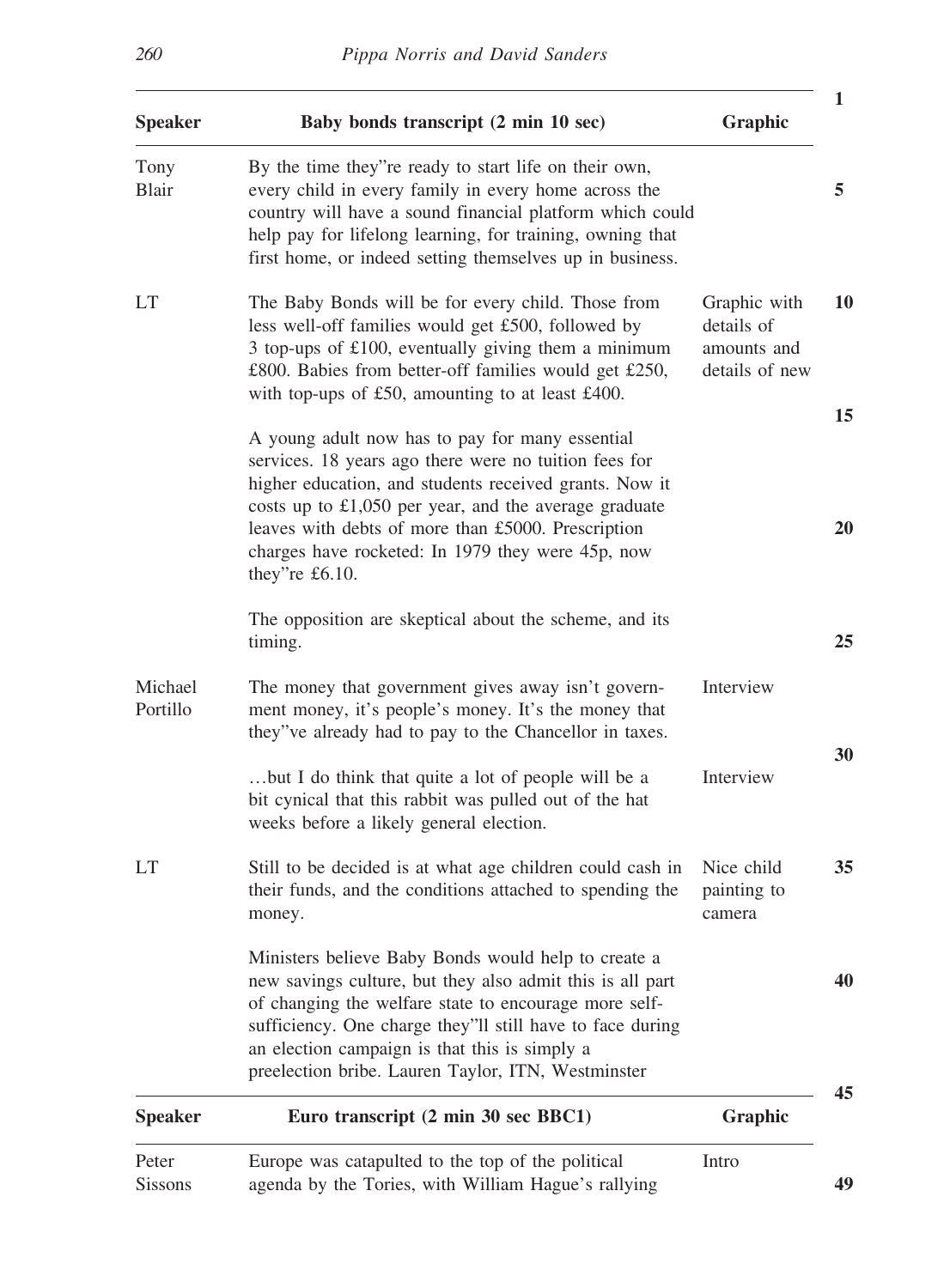|                     | Message or Medium?                                                                                                                                                                                                                                                                                                                                                                                                                                                                                 | 261                           |          |
|---------------------|----------------------------------------------------------------------------------------------------------------------------------------------------------------------------------------------------------------------------------------------------------------------------------------------------------------------------------------------------------------------------------------------------------------------------------------------------------------------------------------------------|-------------------------------|----------|
|                     | cry for a last-ditch stand to save the pound. The issue<br>of the Euro is likely to be raised time and time again<br>during the campaign, as Peter Morgan reports:                                                                                                                                                                                                                                                                                                                                 |                               | 1        |
| Peter<br>Morgan     | Within the year, a dozen proud European currencies<br>will be rounded up and shovelled into furnaces, as new<br>Euro notes and coins enter circulation. During the next<br>Parliament, the British may decide whether the pound<br>sterling should disappear from the high streets, and be<br>confined to history alongside the French Franc and<br>the DM. It's a momentous political and economic<br>decision, and the single issue over which the major<br>parties are most profoundly divided. | Money                         | 5<br>10  |
| Michael<br>Portillo | We have to take this election as though it were our<br>last chance to vote to keep the pound, and the only<br>way that we can be sure of keeping the pound is by<br>voting Conservative.                                                                                                                                                                                                                                                                                                           | Interview                     | 15       |
| Matthew<br>Taylor   | Liberal Democrats believe this is a debate that needs<br>to be had. Let's get it over and done with in a<br>referendum, once the election's been held; and the<br>question for the Conservative party is why they won't<br>let the British people decide.                                                                                                                                                                                                                                          | Interview                     | 20       |
| Peter<br>Morgan     | The battleground of the Euro debate has already been<br>staked out: The Conservatives rule out British<br>membership during the next parliament.                                                                                                                                                                                                                                                                                                                                                   | Join the<br>Euro?             | 25       |
|                     | The Lib Dems would join as soon as a realistic<br>exchange rate for entry could be reached. That<br>would mean a sharp devaluation of the pound.                                                                                                                                                                                                                                                                                                                                                   | Graphic with<br>party options | 30       |
|                     | Labour would decide within 2 years if Britain would<br>benefit from membership. If so, it would hold a<br>referendum. Labour will apply five economic tests of<br>whether joining the Euro would create more jobs and<br>help the economy grow. But there's no disguising the fact<br>that the decision to join or not is fundamentally political.                                                                                                                                                 |                               | 35       |
| Gordon              | The divide at this election will be between a party like<br>ours, that is in favor of being part of Europe, that will<br>judge the single currency on what's best for Britain,<br>and therefore we take a pragmatic and commonsense<br>view, as against a Conservative party that takes a wholly<br>dogmatic view, and would leave Britain completely<br>isolated in Europe, which is not in the interests of British<br>jobs and British business.                                                | Interview                     | 40<br>45 |
|                     |                                                                                                                                                                                                                                                                                                                                                                                                                                                                                                    | (Continued on next page)      | 49       |